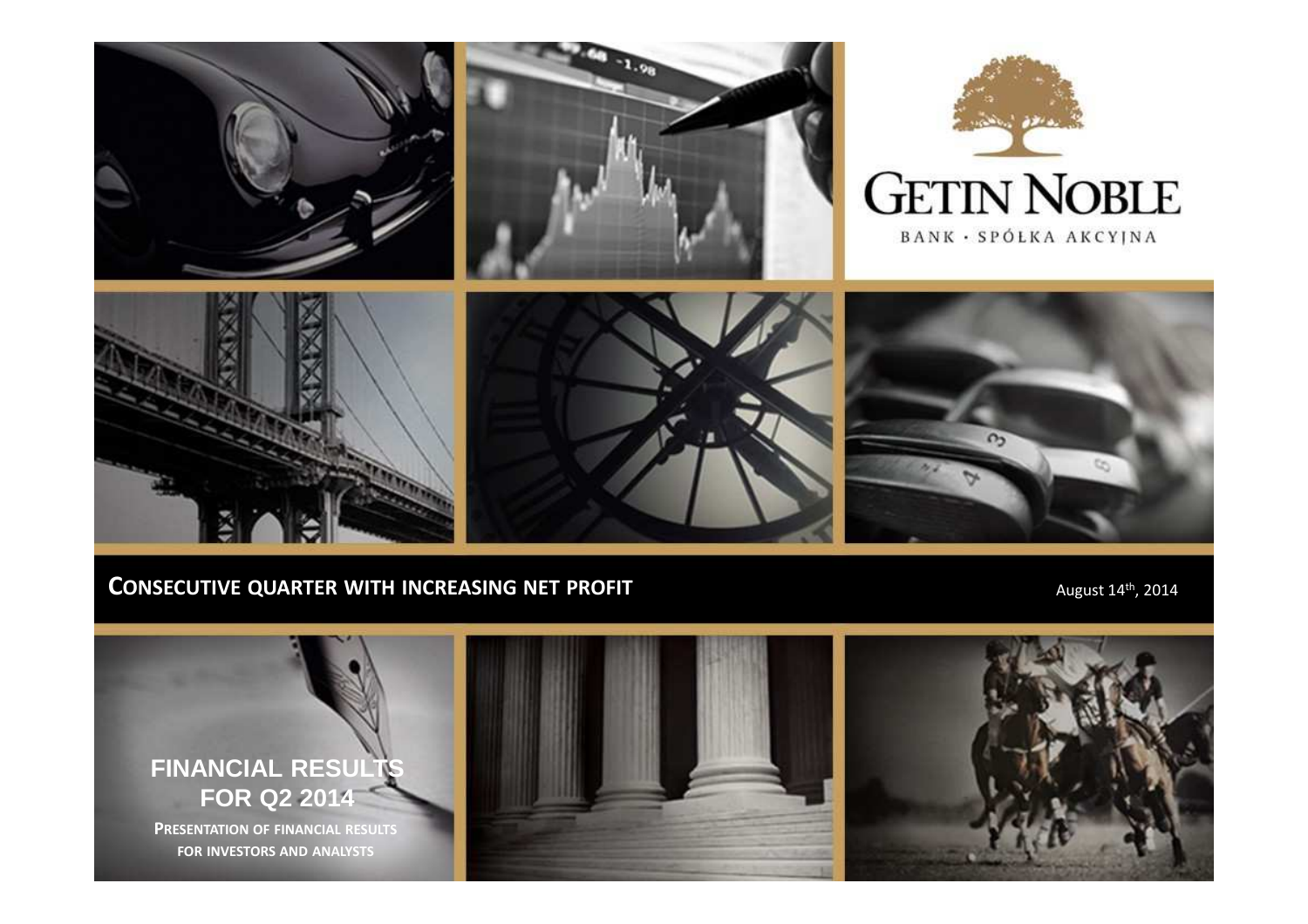GETIN <sup>N</sup>OBLE <sup>B</sup>ANK Agenda



# **1. Summary and Key Financials**

- **2. Key Business Highlights**
- **3. Appendix**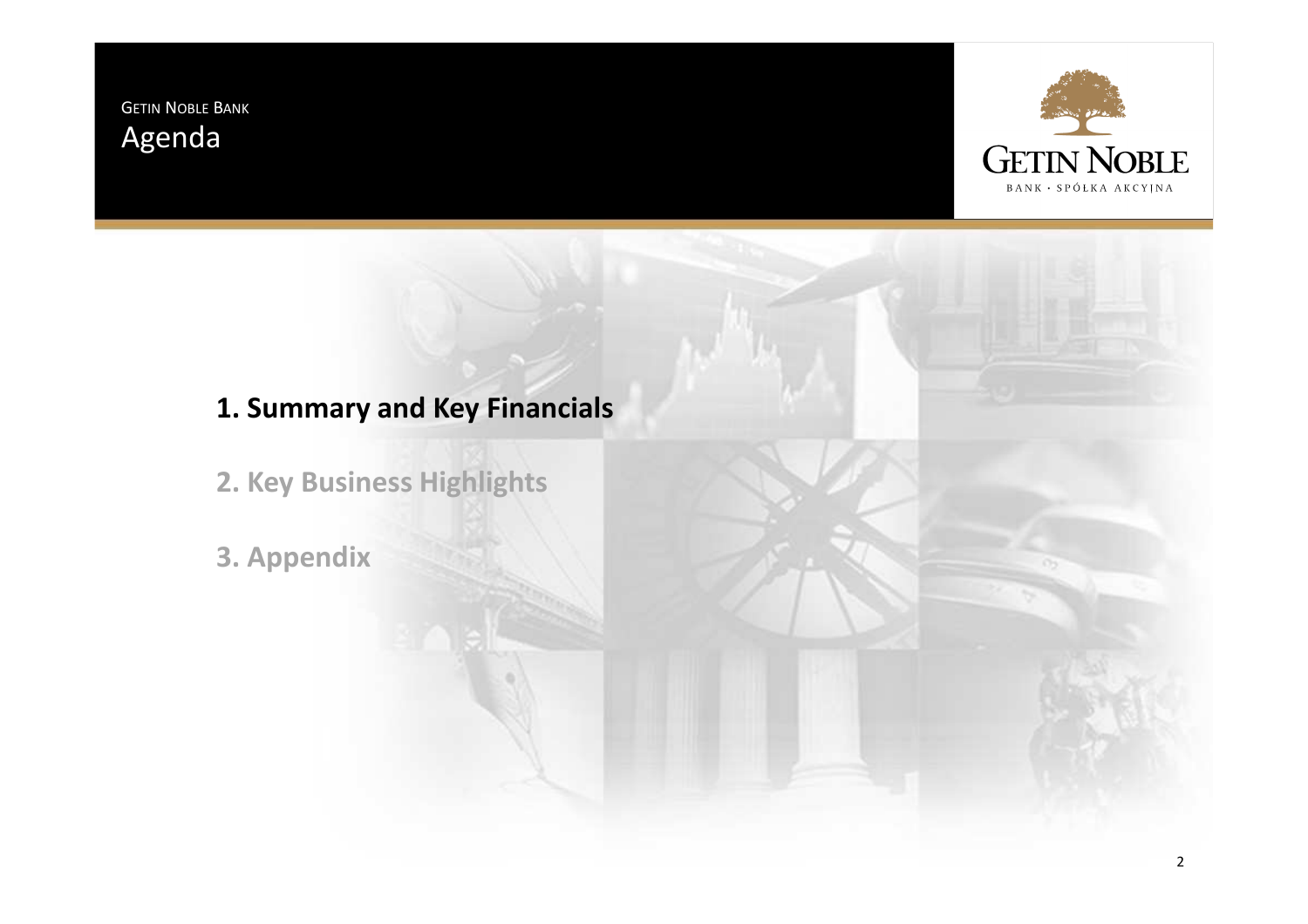# GETIN <sup>N</sup>OBLE <sup>B</sup>ANK 2Q 2014 - highlights



|   | Consequent improvement in net interest income. PLN 364m in 2Q 2014 (+PLN 42m / +13% y/y) despite significant increase of<br>deposit volume in 1H 2014 (+PLN 2.9 billion vs Dec 2013). NIM = 2.3% (+0.1 p.p. y/y) |
|---|------------------------------------------------------------------------------------------------------------------------------------------------------------------------------------------------------------------|
|   | Nearly PLN 1 billion of sold NPLs in 2014. Target set for the whole year already achieved.                                                                                                                       |
|   | Consequent increase of ROE: 11.2% in 12 2014 (+0.1 p.p. q/q and +4.1 p.p. y/y)                                                                                                                                   |
|   | Very good Bank's stand-alone results indicating increase in Tier 1 capital by 0.2 p.p. <sup>2</sup>                                                                                                              |
|   | Stable cost of risk in 2Q 2014 at level of 1.2% (no change q/q and -0.2 p.p. vs 2Q 2013)                                                                                                                         |
|   | Successful 3Y unsecured bond issue of total value of PLN 415m for institutional investors.<br>Historically lowest cost of WIBOR $6M + 170$ bp <sup>3</sup>                                                       |
| 8 | Warm welcome of a unique new current account complex offer basing on bundle of Clients' benefits implemented in May 2014                                                                                         |
|   | Further decrease of FX loans in total loan portfolio - level of 29% already (-25 p.p. vs Dec 2009)                                                                                                               |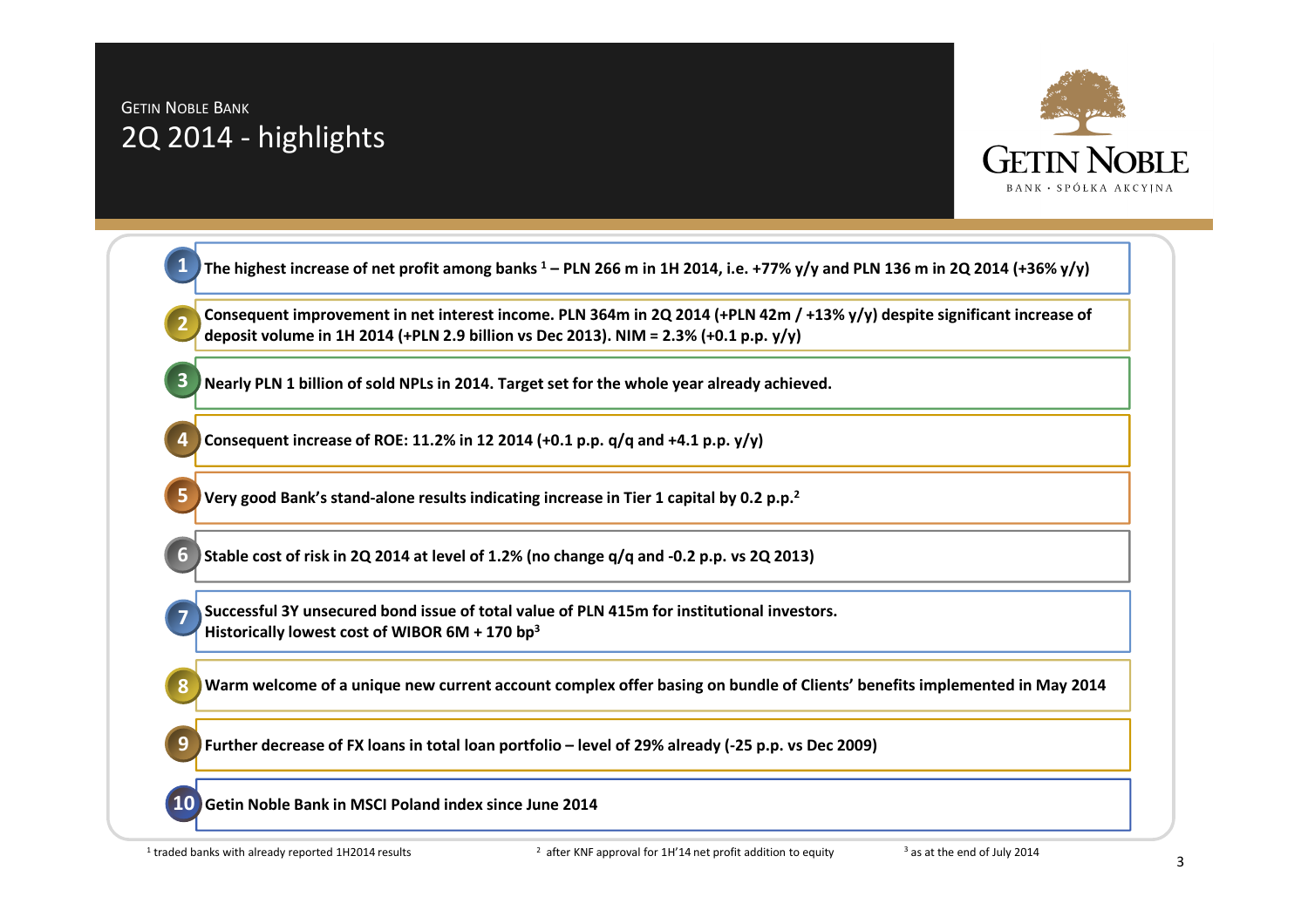## GETIN <sup>N</sup>OBLE <sup>B</sup>ANK Key Financial Ratios – half-yearly comparison



*Successful execution of Getin Up Strategy*

### **1H 2014; change vs 1H <sup>2013</sup>**

| in PLN m                                                                           |          |                    |       |              |
|------------------------------------------------------------------------------------|----------|--------------------|-------|--------------|
| 48,826.5<br><b>Loan balance</b> (incl. leasing)                                    | $+4.0%$  | <b>ROE</b>         | 11.2% | 4.1 p.p.     |
| <b>Deposit balance</b><br>54,366.9                                                 | $+4.4%$  | C/I <sup>1</sup>   | 40.6% | $(2.0)$ p.p. |
| <b>Balance sheet total</b><br>68,332.0                                             | $+8.6%$  | $CAR$ $1,3,4$      | 12.6% | $+1.0 p.p.$  |
| 5,082.5<br><b>Equity</b><br>(attributable to equity holders of the parent company) | $+14.3%$ |                    |       |              |
| <b>Net interest income</b><br>728.1                                                | $+13.8%$ |                    |       |              |
| Net fee and commission income 228.3                                                | $+17.8%$ | Loans / deposits   | 89.8% | (0.3) p.p.   |
| <b>Result on risk provisions</b><br>(320.4)                                        | (6.0%)   |                    |       |              |
| (472.0)<br>Costs                                                                   | $+11.0%$ | Cost of risk $1,2$ | 1.2%  | $(0.2)$ p.p. |
| Costs excl. impact of finalized<br>acquisitions in 2013<br>(454.4)                 | $+8.5%$  |                    |       |              |
| <b>Profit before tax</b><br>223.5                                                  | $+21.6%$ |                    |       |              |
| 265.9<br>Net profit<br>(attributable to equity holders of the parent company)      | +76.9%   | # Clients [m]      | 2.5   | $+6.8%$      |
|                                                                                    |          |                    |       |              |

<sup>1</sup> Stand-alone GNB

<sup>&</sup>lt;sup>2</sup> Result on provision for NIL and other accounts receivable to average loans volume

 $3$  As at June 30<sup>th</sup> 2013 CAR calculated according to legal regulations binding until the end of 2013

4 Restated CAR as at the end of June 2013 (according to implemented changes in bancassurance accounting principles)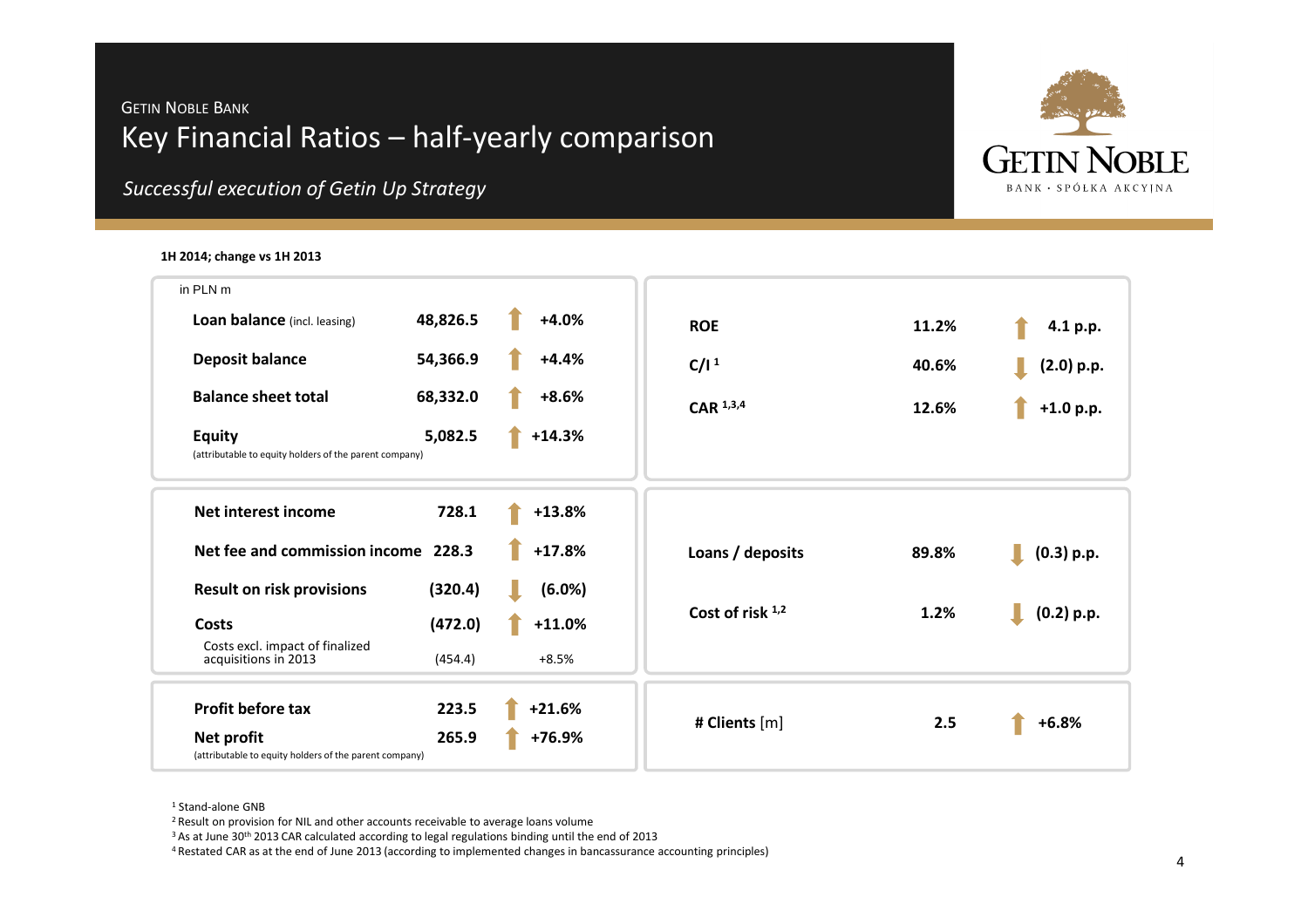## GETIN <sup>N</sup>OBLE <sup>B</sup>ANK Key Financial Ratios – quarterly comparison



*Successful execution of Getin Up Strategy*

### **2Q 2014; change vs 2Q 2013**

| in PLN m                                                                |          |          |                    |       |              |
|-------------------------------------------------------------------------|----------|----------|--------------------|-------|--------------|
| Loan balance (incl. leasing)                                            | 48,826.5 | $+4.0%$  | <b>ROE</b>         | 11.2% | 4.1 p.p.     |
| <b>Deposit balance</b>                                                  | 54,366.9 | $+4.4%$  | C/I <sup>1</sup>   | 40.6% | $(2.0)$ p.p. |
| <b>Balance sheet total</b>                                              | 68,332.0 | $+8.6%$  | CAR 1,3,4          | 12.6% | $+1.0 p.p.$  |
| <b>Equity</b><br>(attributable to equity holders of the parent company) | 5,082.5  | $+14.3%$ |                    |       |              |
| Net interest income                                                     | 364.5    | $+13.2%$ |                    |       |              |
| Net fee and commission income 106,6                                     |          | $+11.2%$ | Loans / deposits   | 89.8% | $(0.3)$ p.p. |
| <b>Result on risk provisions</b>                                        | (163.3)  | $+14.1%$ |                    |       |              |
| Costs                                                                   | (237.3)  | $+9.4%$  | Cost of risk $1,2$ | 1.2%  | $(0.2)$ p.p. |
| Costs excl. impact of finalized<br>acquisitions in 2013                 | (228.8)  | $+8.7%$  |                    |       |              |
| <b>Profit before tax</b>                                                | 115.0    | (0.2% )  |                    |       |              |
| Net profit<br>(attributable to equity holders of the parent company)    | 135.9    | +35.9%   | # Clients [m]      | 2.5   | $+6.8%$      |
|                                                                         |          |          |                    |       |              |

<sup>1</sup> Stand-alone GNB

<sup>&</sup>lt;sup>2</sup> Result on provision for NIL and other accounts receivable to average loans volume

 $3$  As at June 30<sup>th</sup> 2013 CAR calculated according to legal regulations binding until the end of 2013

4 Restated CAR as at the end of June 2013 (according to implemented changes in bancassurance accounting principles)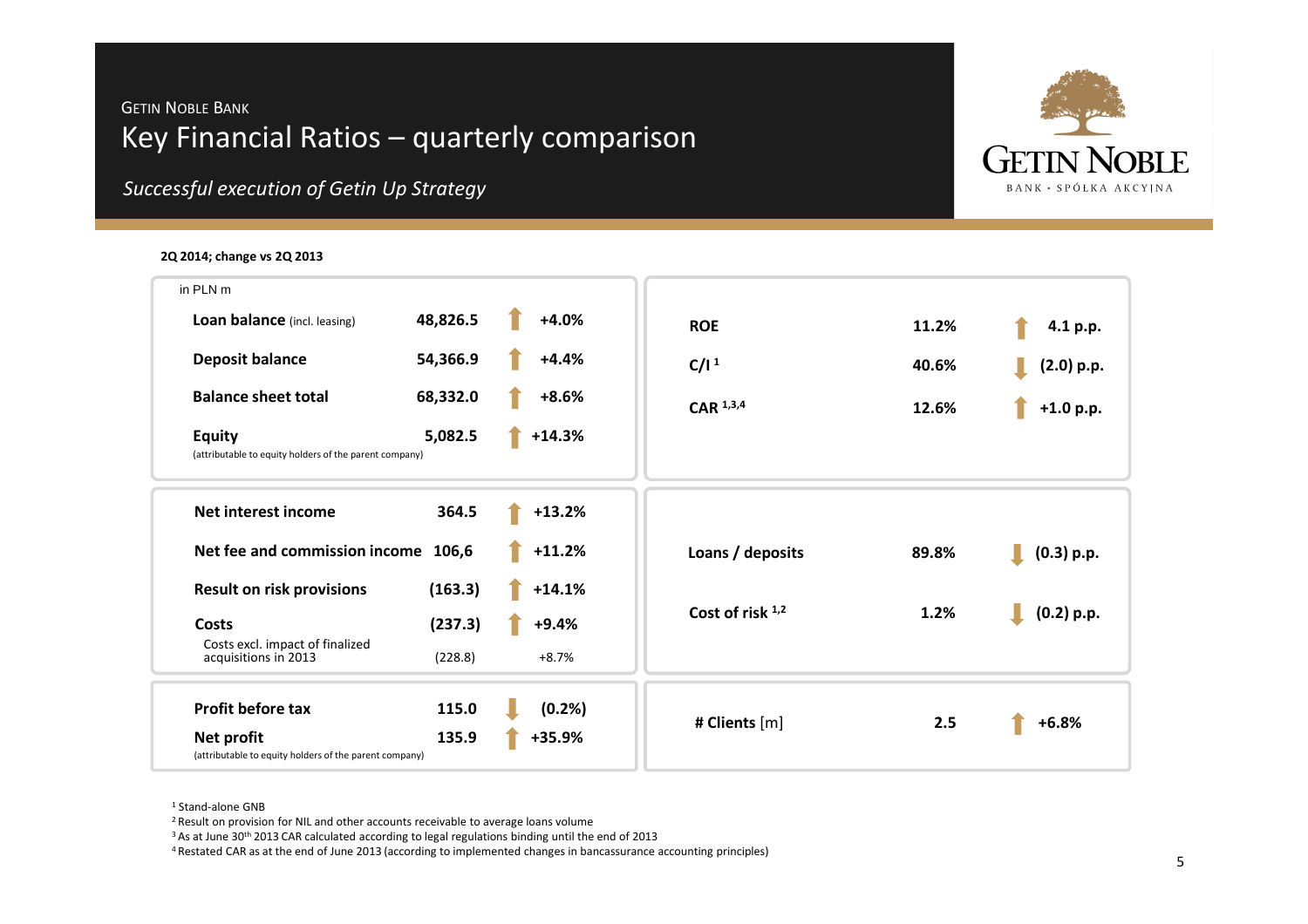## GETIN <sup>N</sup>OBLE <sup>B</sup>ANK Balance Sheet Overview

*Favorable change in assets' structure*



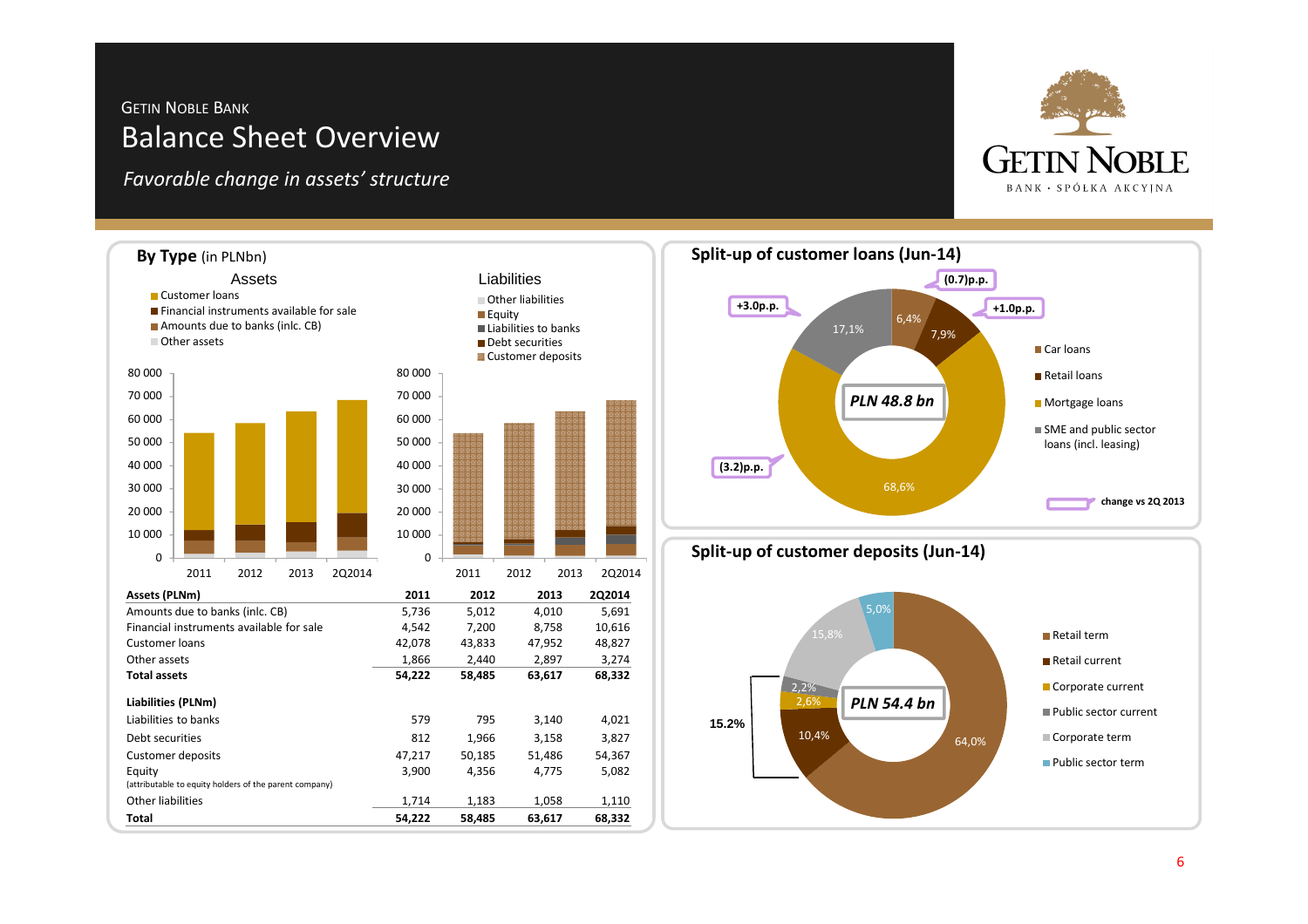## GETIN <sup>N</sup>OBLE <sup>B</sup>ANK Balance Sheet – Deposits: Balance & Costs *Record Low Cost of Funding*









 $1$  Interest expense / average interest bearing liabilities

<sup>2</sup> For 2012 figures for merged banks Getin Noble Bank and Get Bank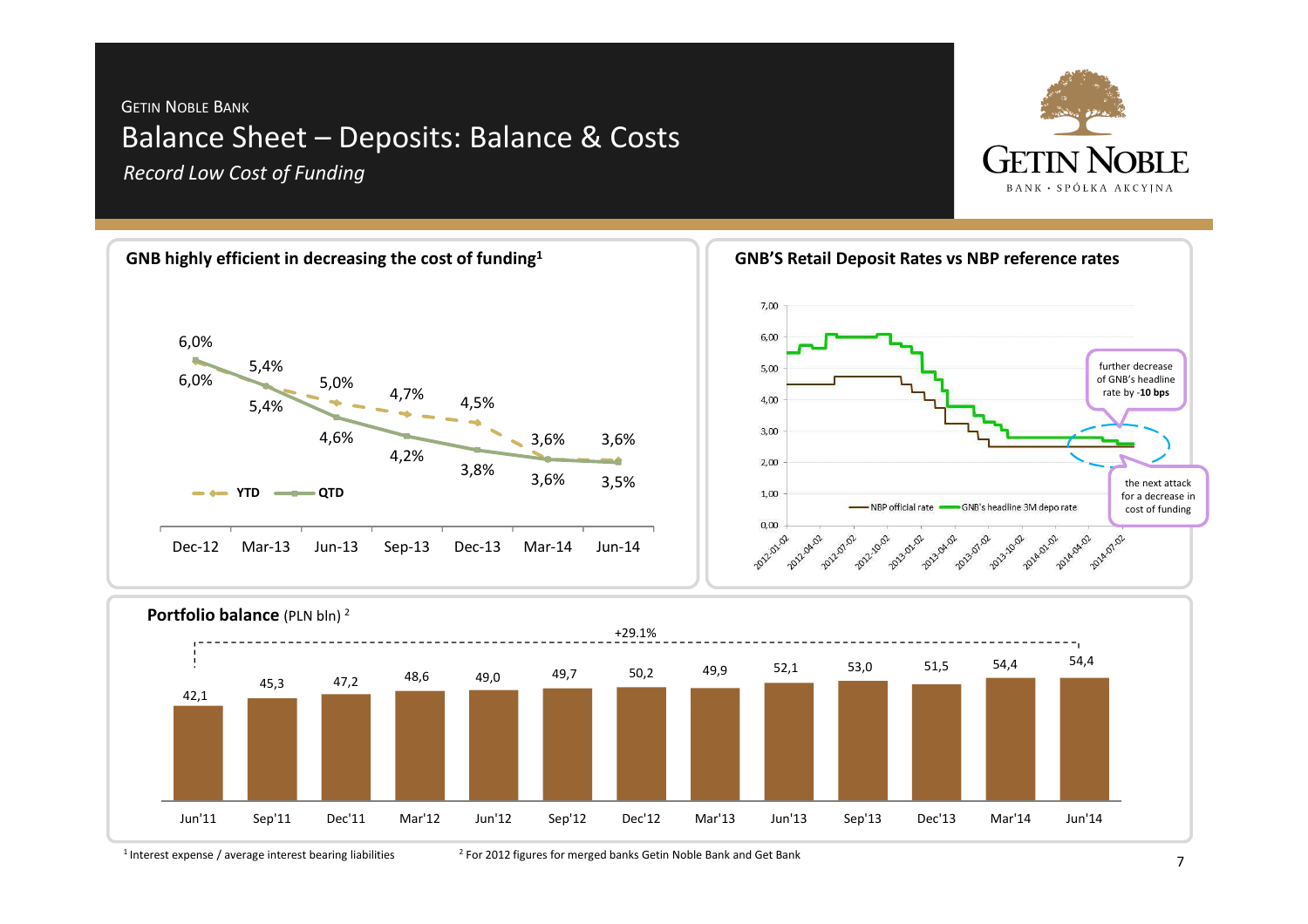## GETIN <sup>N</sup>OBLE <sup>B</sup>ANK Funding & Capital – Capital Stability

*Bank maintains its Solvency Ratio at a Level Not Lower than 12%*



- One of the Bank's strategic goals is to build a secure asset and liability structure in terms of foreign currencies and liquidity (liabilities with longer a pro maturities, increased financing stability, alternative forms of improving liquidity by raising funds on the market)
- PLN 2.1 billion of the issued subordinated debt as at the end of July 2014**September**
- Bank has issued 3-year unsecured bonds of PLN 415 m value for institutional investors. The highest single issuance of unsecured bonds in Bank's **All Color** history since year 2008 and additionally with the historically lowest cost of WIBOR6M + 170 bp
- Total value of non-performing loans sold within seven months of 2014 amounted to PLN 1.0 bnA.

<sup>1</sup> stand-alone

<sup>2</sup> without IBNR allowances



<sup>&</sup>lt;sup>3</sup> restated CAR as at the end of June 2013 (according to implemented changes in bancassurance accounting principles)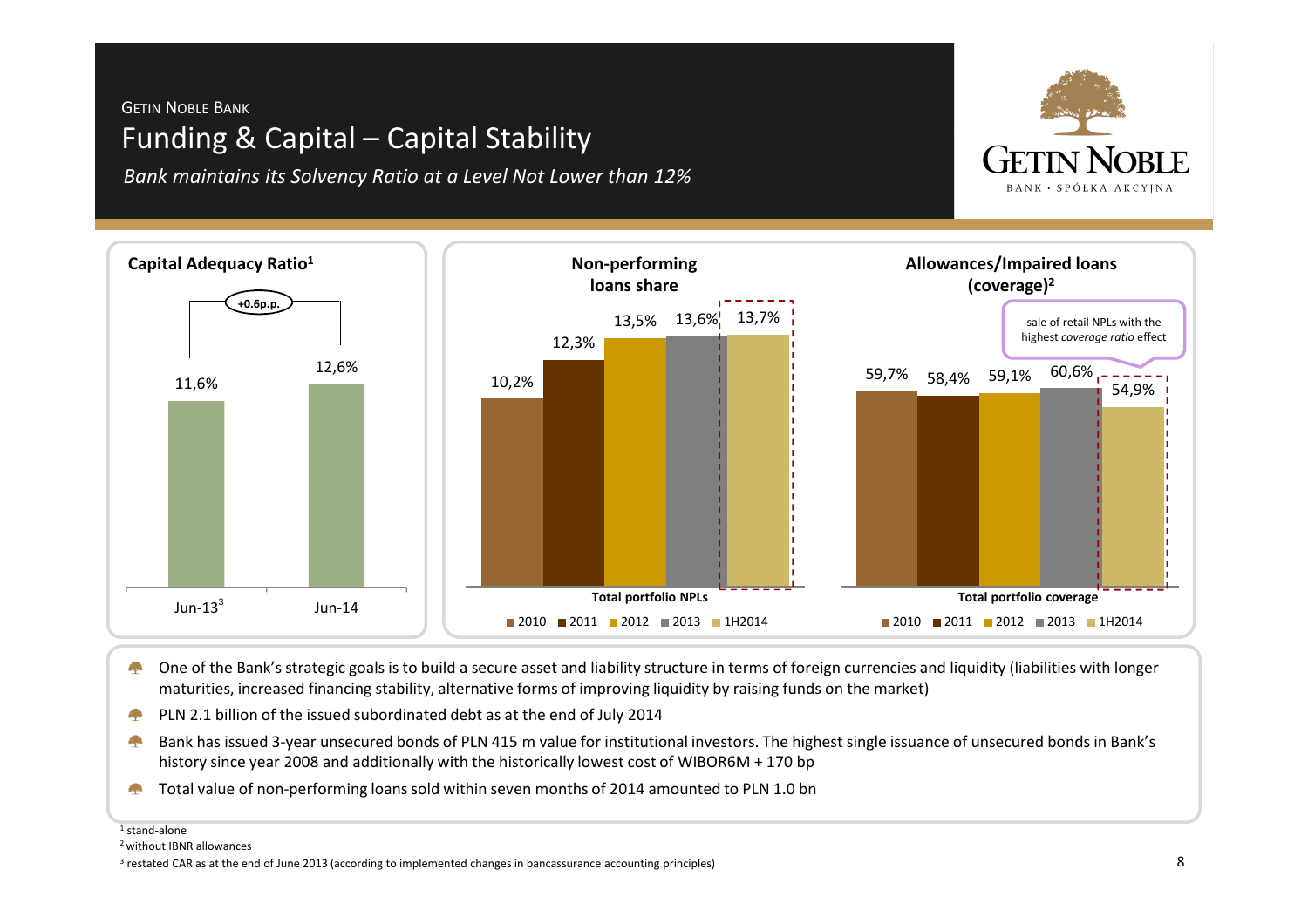## GETIN <sup>N</sup>OBLE <sup>B</sup>ANK Funding & Capital – Capital Stability

*Getin Noble Bank's programme of selling NPL portfolios meets with success*





- Getin Noble Bank reports a further reduction in write-downs and an improvement of the capital adequacy ratios as it completes the transaction of **Contract** the disposal of non-performing loans (NPLs) with a nominal value of nearly PLN 1 billion.
- The gross value of bad debts sold to Polish and foreign companies totalled PLN 1.7 billion<sup>1</sup>. **September**
- The transactions covered portfolios of retail and car loans and mortgages.**Alex**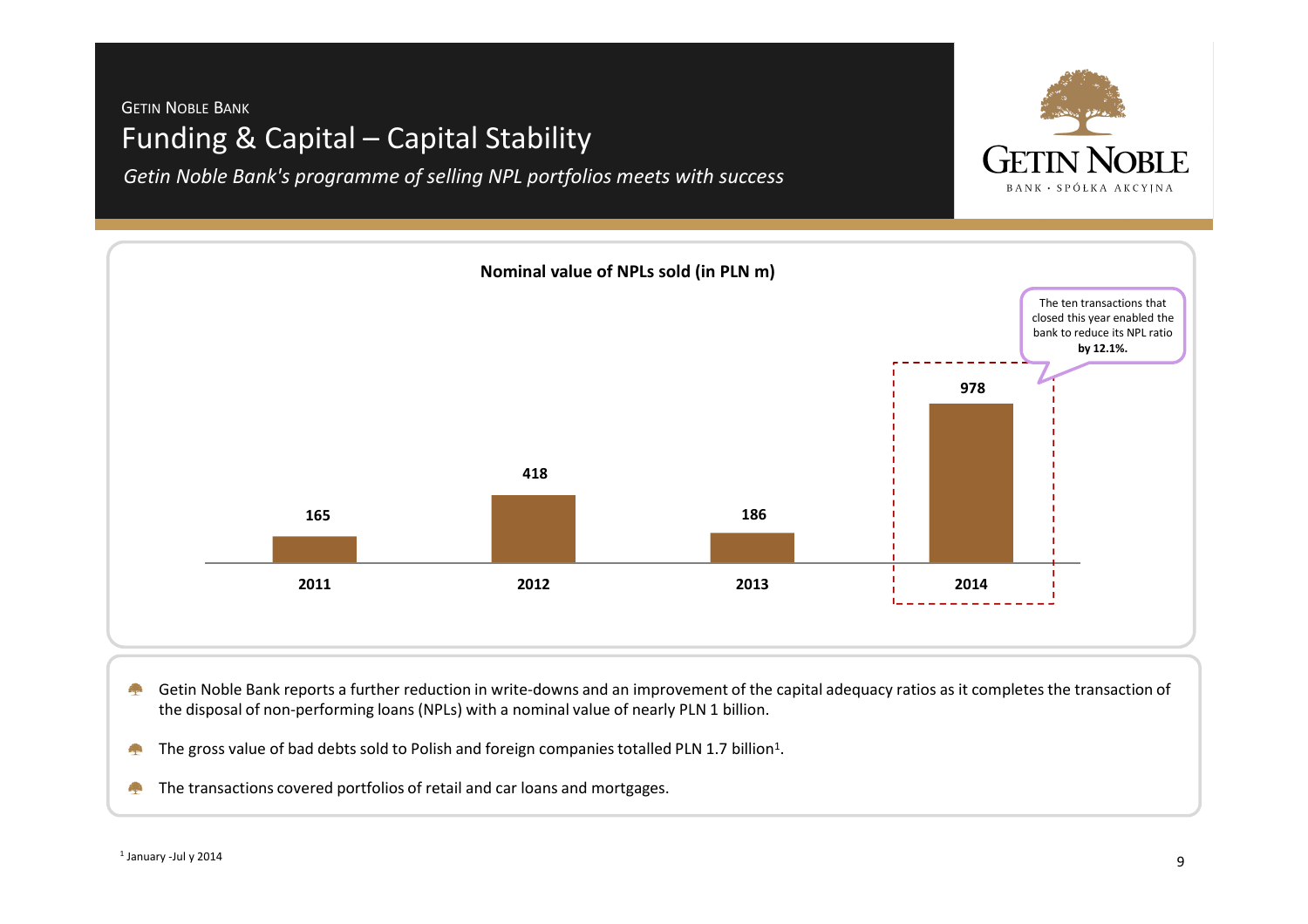# GETIN <sup>N</sup>OBLE <sup>B</sup>ANK Balance Sheet – Loans Sales Mix

*Sale Structure Change; Shorter-Term, Faster-Amortizing Loans, Higher Lending Margins* 



<sup>1</sup> Consolidated figures

 $2$  A lending margin over WIBOR 3M for loans sold in 1Q2014; the target margin level in the case of mortgage loans

<sup>3</sup> 2011 figures for merged banks Getin Noble Bank and Get Bank

4 Excl. one loan

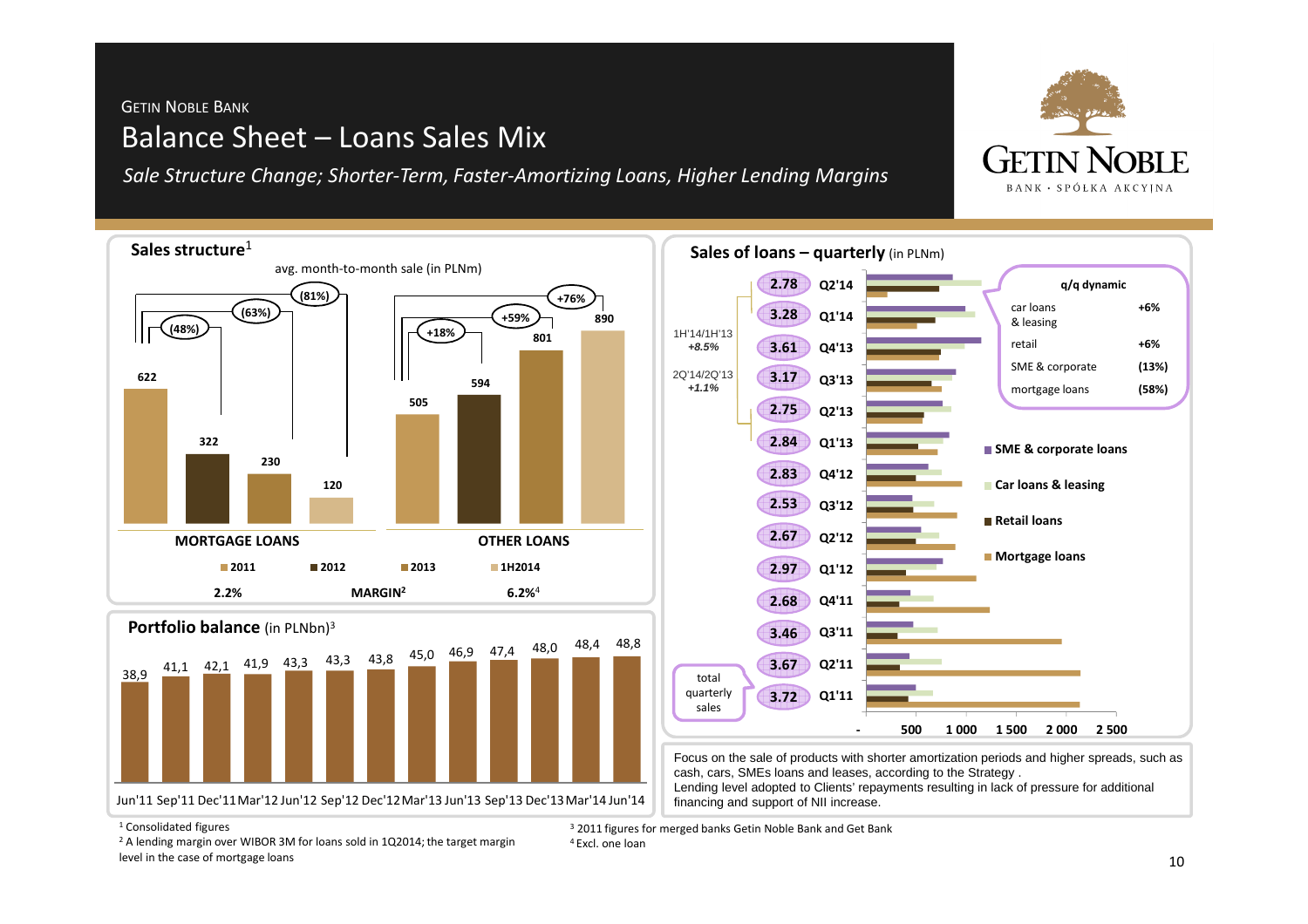## GETIN <sup>N</sup>OBLE <sup>B</sup>ANK Asset Quality – Credit Risk

*Noticeable Results of Measures Aimed at Improving Asset Quality*





| Cost of credit risk $(\%)$ <sup>1</sup> |  |  |
|-----------------------------------------|--|--|
|-----------------------------------------|--|--|

|                              | 30.06.2014 | 30.06.2013 | change       |
|------------------------------|------------|------------|--------------|
| Corporate loans <sup>2</sup> | 0.8%       | 1.2%       | $-0.49$ p.p. |
| Car loans                    | 1.5%       | 2.5%       | $-1.01$ p.p. |
| Mortgage loans               | 0.9%       | 0.8%       | $0.12$ p.p.  |
| Retail loans                 | 3.8%       | 5.3%       | $-1.46$ p.p. |
| Loans total                  | 1.2%       | 1.4%       | $-0.17$ p.p. |

• 1H 2014 risk provisions 6% lower y/y

 The quality of the Bank's new loan portfolio consequently •maintained within the limits of its "risk appetite" policy

 NearlyPLN 1 billion of NPLs sold since the beginning of 2014•

## **Average monthly impairment charges** (in PLN K) 3,4

|                         | 2011    |         |         | 2012    |         |         | 2013    |         |         | 2014    |         |         |         |         |
|-------------------------|---------|---------|---------|---------|---------|---------|---------|---------|---------|---------|---------|---------|---------|---------|
|                         | 10'2011 | 20'2011 | 30'2011 | 40'2011 | 10'2012 | 20'2012 | 3Q'2012 | 40'2012 | 1Q'2013 | 20'2013 | 30'2013 | 40'2013 | 10'2014 | 20'2014 |
| <b>TOTAL LOANS</b>      | 76.328  | 103.860 | 115,725 | 95.087  | 80,406  | 79,767  | 87,574  | 69,364  | 63,535  | 46,657  | 41,498  | 46.212  | 49.583  | 53,011  |
| Car loans               | 20.752  | 18.413  | 12.448  | 8,092   | 5,578   | 5,927   | 9,669   | 9,907   | 13,229  | 3,607   | 11.474  | 8,425   | 1,603   | 8,150   |
| Mortgage loans          | 34,922  | 66.823  | 86,413  | 77,230  | 72.407  | 67,079  | 52,708  | 38,261  | 26,128  | 18,452  | 5,332   | 8,979   | 26.707  | 25,434  |
| Retail loans            | 15.388  | 12,698  | 10.305  | 6,949   | 2,396   | 3,587   | 22,827  | 17,602  | 18,883  | 17,925  | 21,026  | 19,649  | 15.896  | 15,157  |
| Corporate loans & other | 5,267   | 5,926   | 6,559   | 2,816   | 4,818   | 3,174   | 2,370   | 3,593   | 5,296   | 6,673   | 3,667   | 9,159   | 5,376   | 4,270   |

 $^{\rm 1}$  Result on provision for NIL and other accounts receivable to average loans volume; stand-alone GNB

#### 3 Stand-alone GNB

 $^4$  Q1 2012 and Q2 2012 figures for the merged banks of Getin Noble Bank and Get Bank; data since Q4 2012 restated according to changes in bancassurance fees booking methodology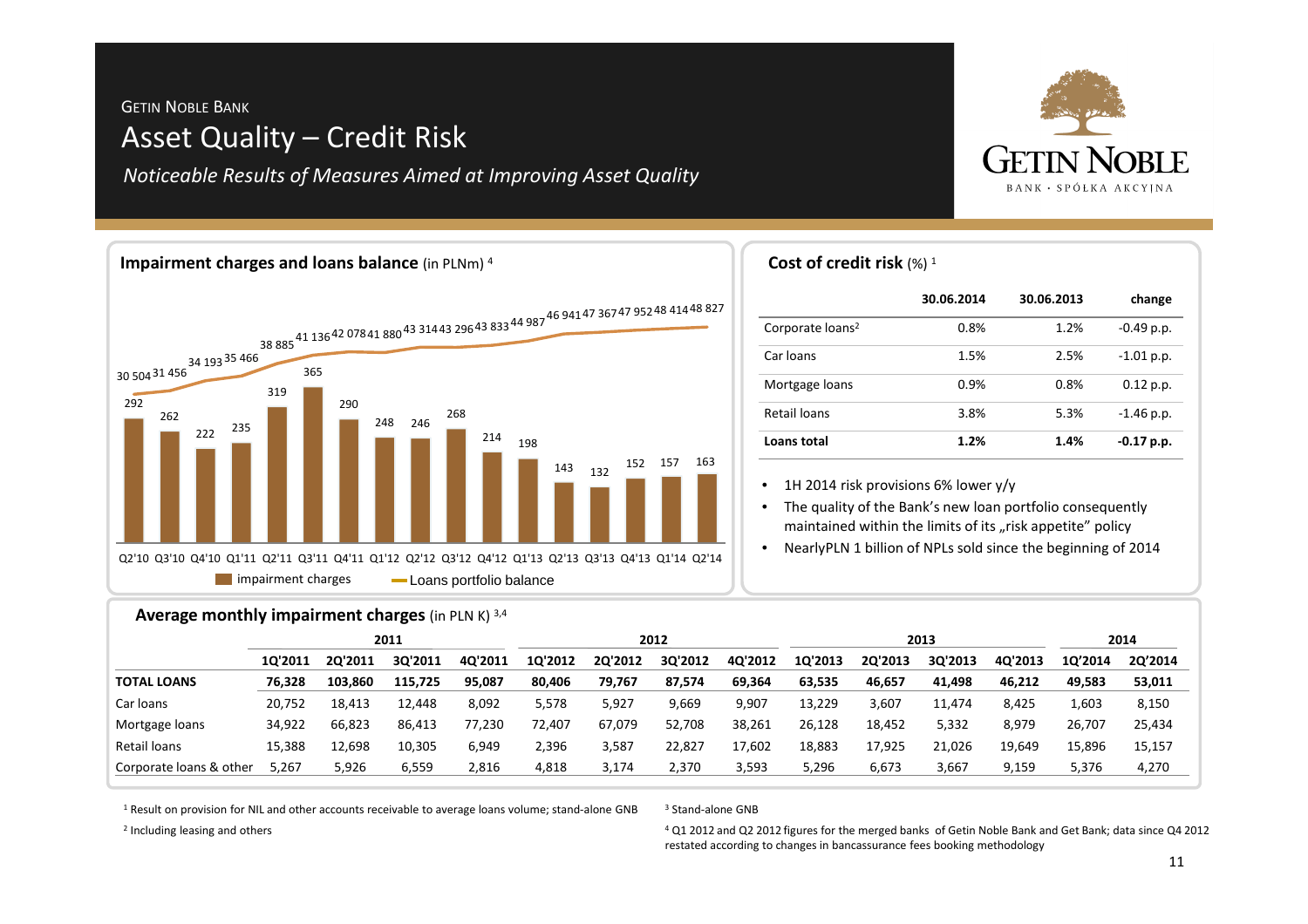## GETIN <sup>N</sup>OBLE <sup>B</sup>ANK Asset Quality – Credit Risk

**0%**

**1%**

**2%**

**3%**

**4%**

**5%**

**6%**

Bank efficiently adjusts procedures of evaluation and acceptance to market conditions and clients' situation



01'09 05'09 09'09 01'10 05'10 09'10 01'11 05'11 09'11 01'12 05'12 09'12 01'13 05'13 09'13 01'14 01'09 05'09 09'09 01'10 05'10 09'10 01'11 05'11 09'11 01'12 05'12 09'12 01'13 05'13 09'13 01'14



10'08 20'08 30'08 40'08 10'09 20'09 30'09 40'09 10'10 20'10 30'10 40'10 10'11 20'11 30'11 40'11 10'12 20'12 30'12 40'12 10'13 20'13 30'13

**6M 12M**

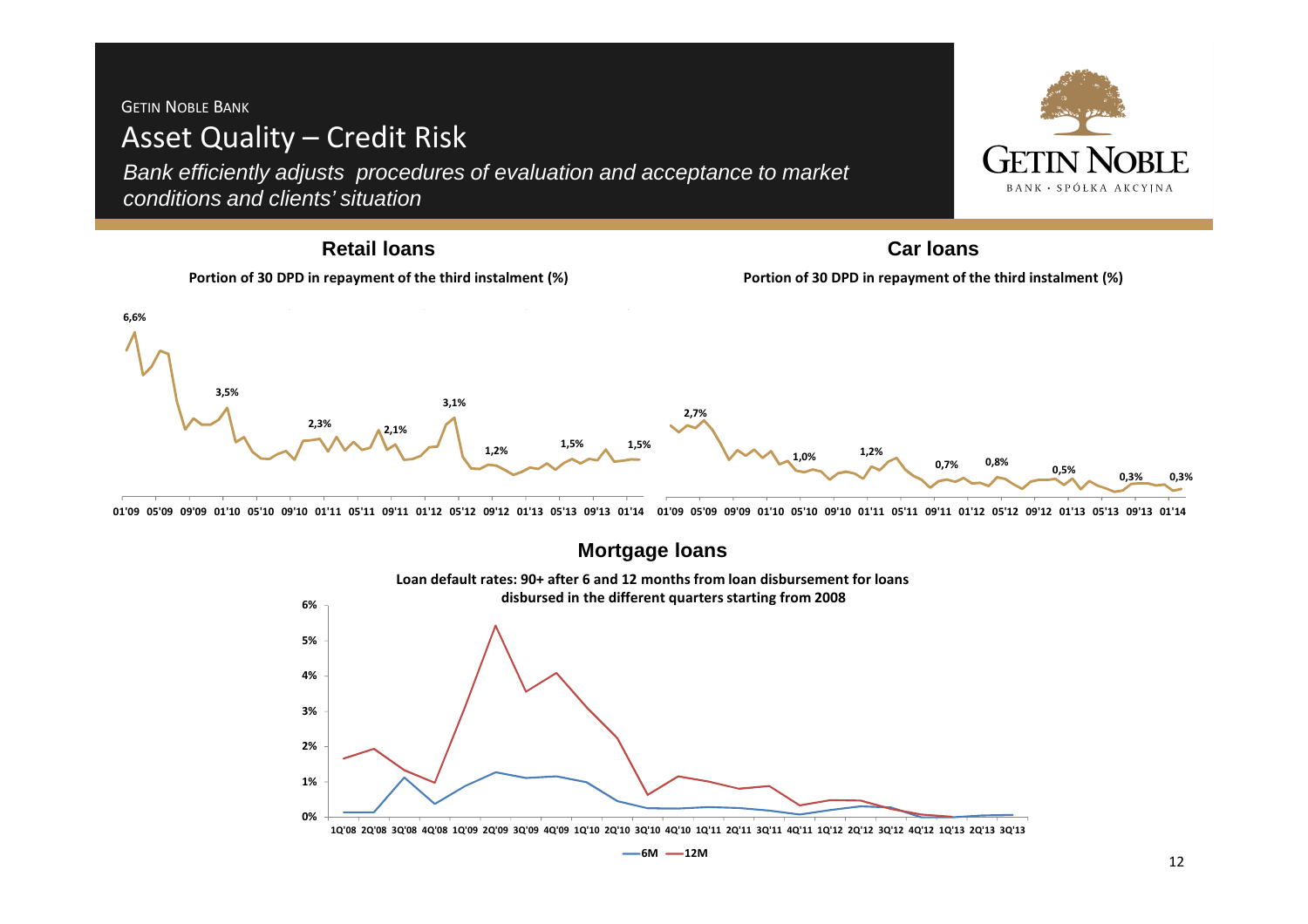GETIN <sup>N</sup>OBLE <sup>B</sup>ANK Agenda



**1. Summary and Key Financials**

**2. Key Business Highlights**

**3. Appendix**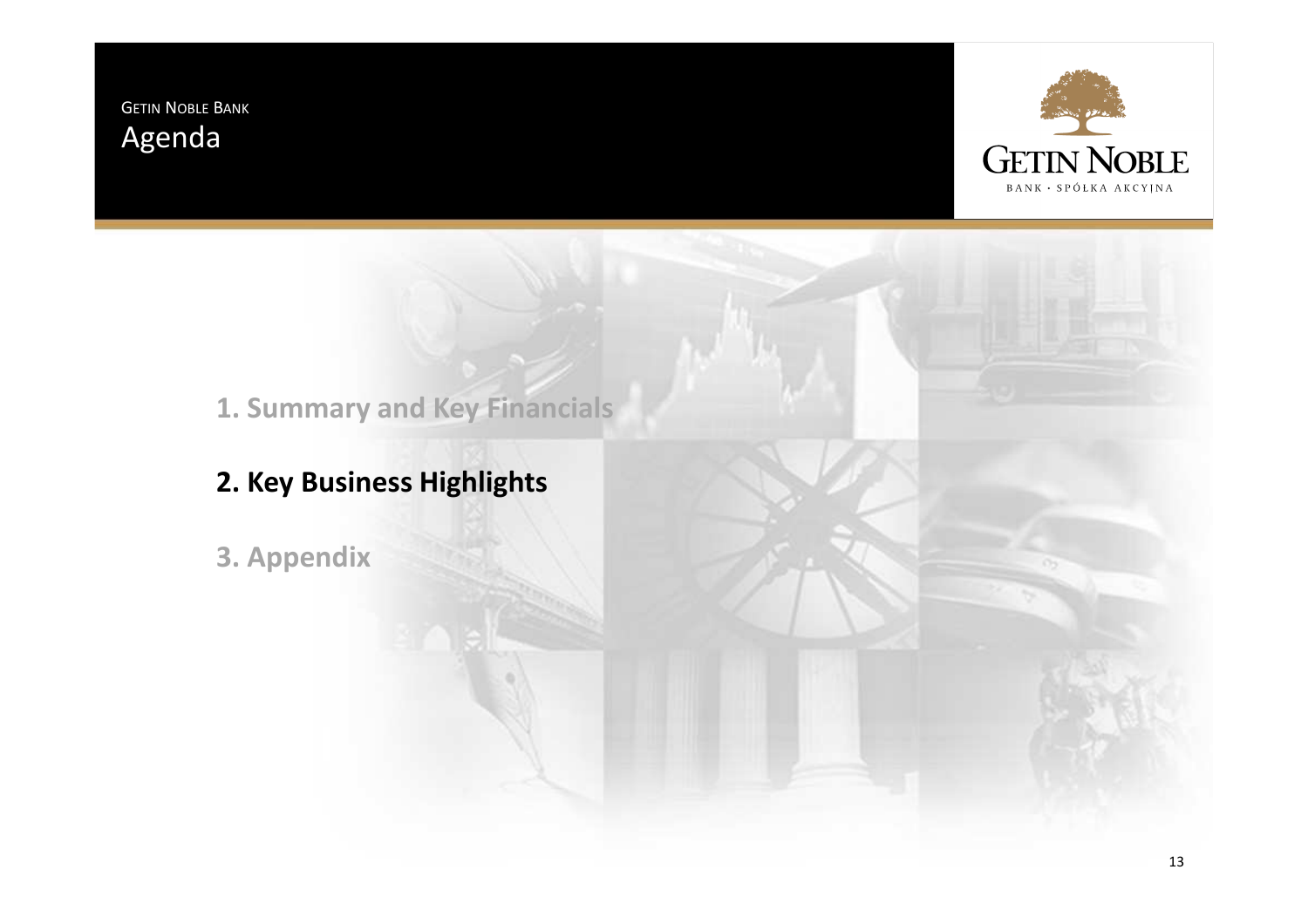## GETIN <sup>N</sup>OBLE <sup>B</sup>ANK GNB is on Track to Deliver on Ambitious Strategy



| <b>Getin UP Strategy</b>     |                                      |                             |                 |                 |
|------------------------------|--------------------------------------|-----------------------------|-----------------|-----------------|
|                              | 2012 <sup>1</sup>                    | 2013                        | 1H2014          | 2015E           |
| <b>Income statement</b>      |                                      |                             |                 |                 |
| Net interest income (PLNmm)  | 1 3 4 9                              | 1 2 9 8                     | 728             | $^{\sim}1,800$  |
| Loan loss provisions (PLNmm) | (975)                                | (624)                       | (320)           | $^{\sim}$ (550) |
| Net income (PLNmm)           | 333                                  | 400                         | 266             | $^{\sim}$ 1,000 |
| RoE                          | 9,5%                                 | 9,5%                        | 11,2%           | >15%            |
| <b>Balance sheet</b>         | Key product in the new               |                             |                 |                 |
| Annual asset growth '12-'15  | strategy, providing                  |                             |                 | Only ~10%       |
| Cumulative corporate and     | cheaper and more<br>stable financing | 54%                         | 76%             | >100%           |
| SME loans growth '12-'15     |                                      |                             |                 |                 |
| Current accounts ('000)      | 450                                  | 770                         | 860             | 1,000           |
| <b>Strategy</b>              |                                      |                             |                 |                 |
| <b>Operations</b>            | Product centric                      |                             | Client centric  | Product centric |
| <b>M&amp;A</b> transactions  | Opportunistic                        | 3 finalized<br>transactions | Opportunistic   | Opportunistic   |
| Technology                   |                                      |                             | Top 3 in Poland |                 |
| Maturity of assets           |                                      |                             |                 |                 |
| Maturity of liabilities      |                                      |                             |                 |                 |

• Objective: reach the expected profit at a moderate increase in assets (~10%)

Source: Company information, data and GNB's Management Board ambitions regarding year 2015 announced in 2013 (Getin UP Strategy presentation published in March 2013)

<sup>1</sup> data adjusted according to changes in accounting principles regarding bancassurance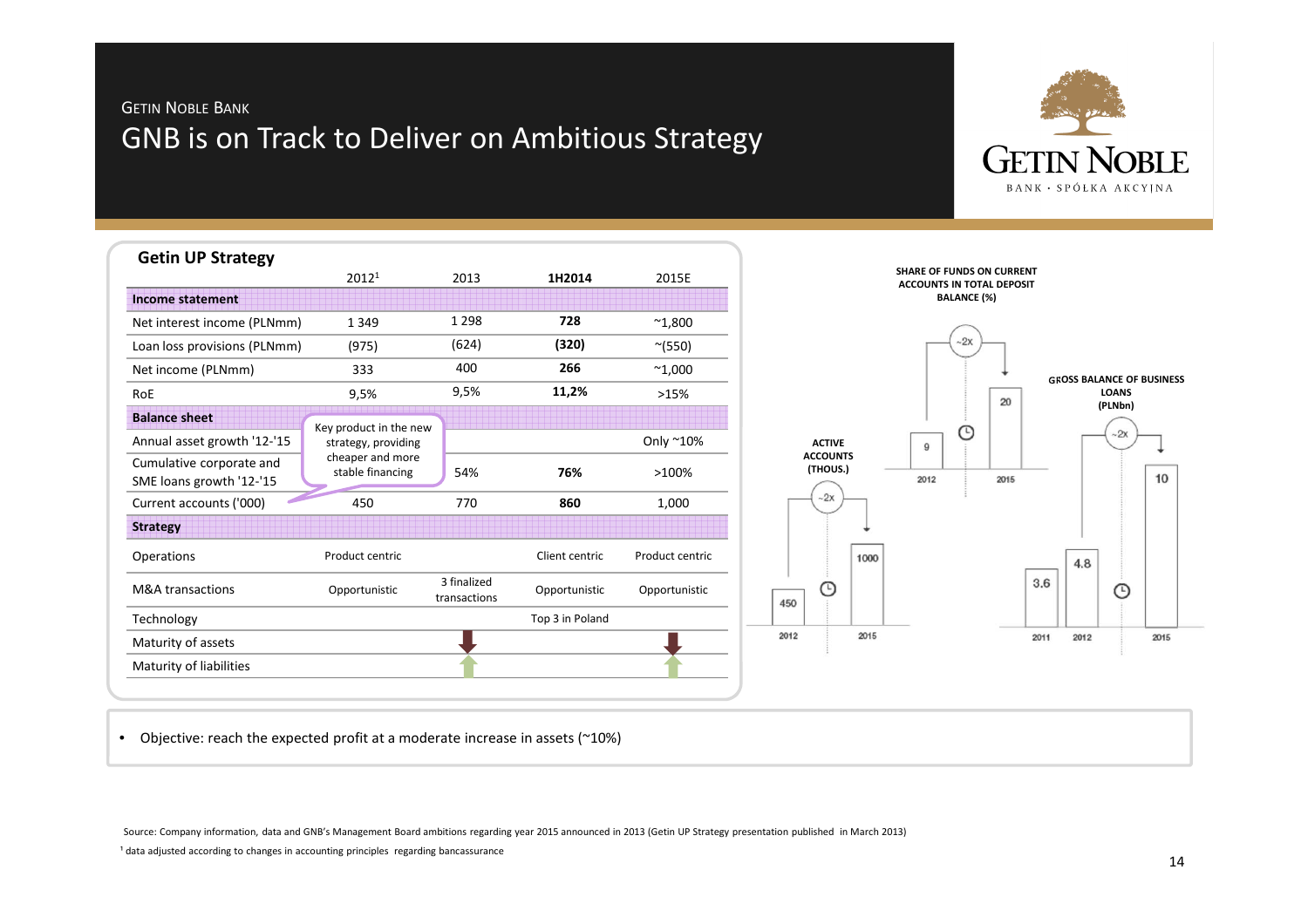GETIN <sup>N</sup>OBLE <sup>B</sup>ANK Largest relative current account addition in the sector at…a high increase of c/a activations  $\rightarrow$  target: to become the<br>Client's Main Bank Client's Main Bank



| Current accounts <sup>1</sup>           |            |                     |  |  |  |  |  |  |
|-----------------------------------------|------------|---------------------|--|--|--|--|--|--|
|                                         |            | YoY change (Mar-14) |  |  |  |  |  |  |
| <b>Bank</b>                             | %          | (000)               |  |  |  |  |  |  |
| <b>GETIN NOBLE</b>                      | 35.1%      | $+228$              |  |  |  |  |  |  |
| <b>ALIOR</b>                            | 23.8%      | +299                |  |  |  |  |  |  |
| <b>BNP PARIBAS</b>                      | 11.8%      | $+29$               |  |  |  |  |  |  |
| Nordeo <sup>2</sup>                     | 10.0%      | $+19$               |  |  |  |  |  |  |
| <b>ING BANK SLASKI</b>                  | 7.5%       | $+148$              |  |  |  |  |  |  |
| <b>Bank BGZ</b>                         | 6.9%       | $+43$               |  |  |  |  |  |  |
| <b>Bank Zachodni WBK</b>                | 6.8%       | +181                |  |  |  |  |  |  |
| $\triangleleft$<br><b>Bank Pocztowy</b> | 5.7%       | $+45$               |  |  |  |  |  |  |
| <b>mBank</b>                            | 5.7%       | $+145$              |  |  |  |  |  |  |
| Deutsche Bank                           | 4.9%       | $+13$               |  |  |  |  |  |  |
| Bank Pekao                              | 4.4%       | $+150$              |  |  |  |  |  |  |
| Millennium                              | 1.8%       | +26                 |  |  |  |  |  |  |
| <b>Bank Polski</b>                      | 1.4%       | +88                 |  |  |  |  |  |  |
| Bank BPH                                | 0%         | 0                   |  |  |  |  |  |  |
| <b>Q</b> eurobank                       | $(4.0\%)$  | -59                 |  |  |  |  |  |  |
| Raiffeisen<br>POLBANK                   | (11.5%)    | -58                 |  |  |  |  |  |  |
| <b>CRÉDIT AGRICOLE</b>                  | (12.9%)    | -158                |  |  |  |  |  |  |
| citi handlowy                           | $(16.0\%)$ | -63                 |  |  |  |  |  |  |

## **Since the implementation of the Getin UP Strategy:**

- > number of ROR with regular inflow at least PLN 1k increased<br>http://2 by 1/3
- $\blacktriangleright$  number of ROR with debit cards paying for shopping has doubled
- > deposit balance on ROR has increased by 81% and average<br>ROB halance by 13% ROR balance by 12%
- $\blacktriangleright$  average card purchase transaction amount has increased by 17%
- $\blacktriangleright$  average monthly number of card transactions has more than tripled
- $\triangleright$ more than twofold increase in value of card transaction
- $\blacktriangleright$ over 5-time higher number of saving accounts in Getin UP

**The Next Step made in 1 maja 2014: Pakiet Korzyści "Mój Bank"** (Unique current account complex offer basing on bundle of Clients' benefits)

**ZYSKUJ CO MIESIAC PAKIET KORZYŚCI Z KONTEM OSOBISTYM** 

**MÔJ BANK** 

**GET IN BANK** 

• Largest relative current account addition in the Polish banking sector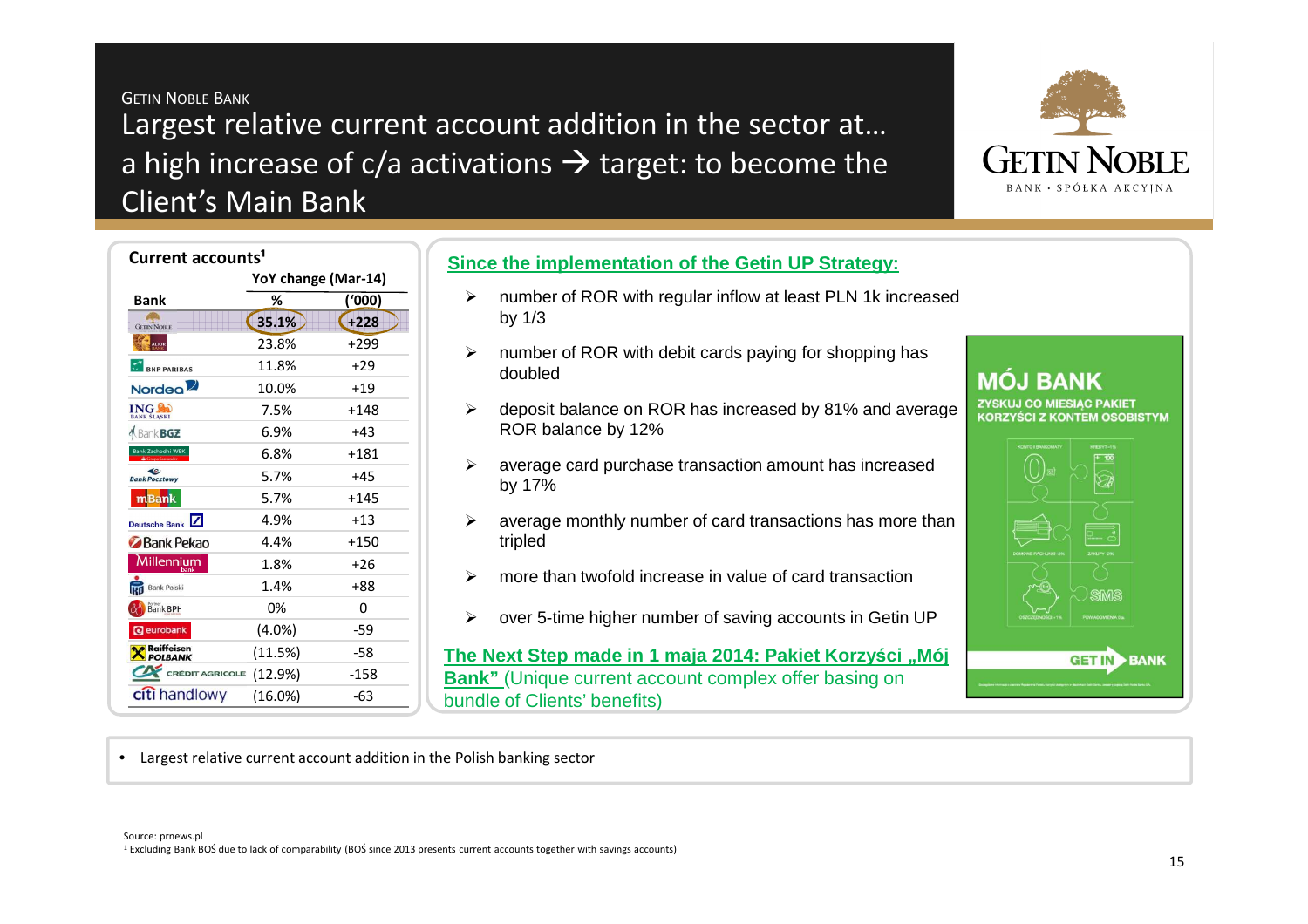GETIN <sup>N</sup>OBLE <sup>B</sup>ANK Implementation of Getin UP Strategy Is Already Dramatically Improving Asset and Liability Structure of the Bank



- Decreasing share of FX loans (-1 pp  $q/q$ )
- Increased corporate loans generation in line with an aim to double SME/corporate loan book by 2015<sup>1</sup>. Corporate and leasing accounted for nearly 52% of 2Q loan sale.







- Increasing reliance on cheaper and more stable funding sources
- Consistent decrease in customer deposits costs







**Margin on customer new deposits**



1"Getin Up" strategy presentation from March 2013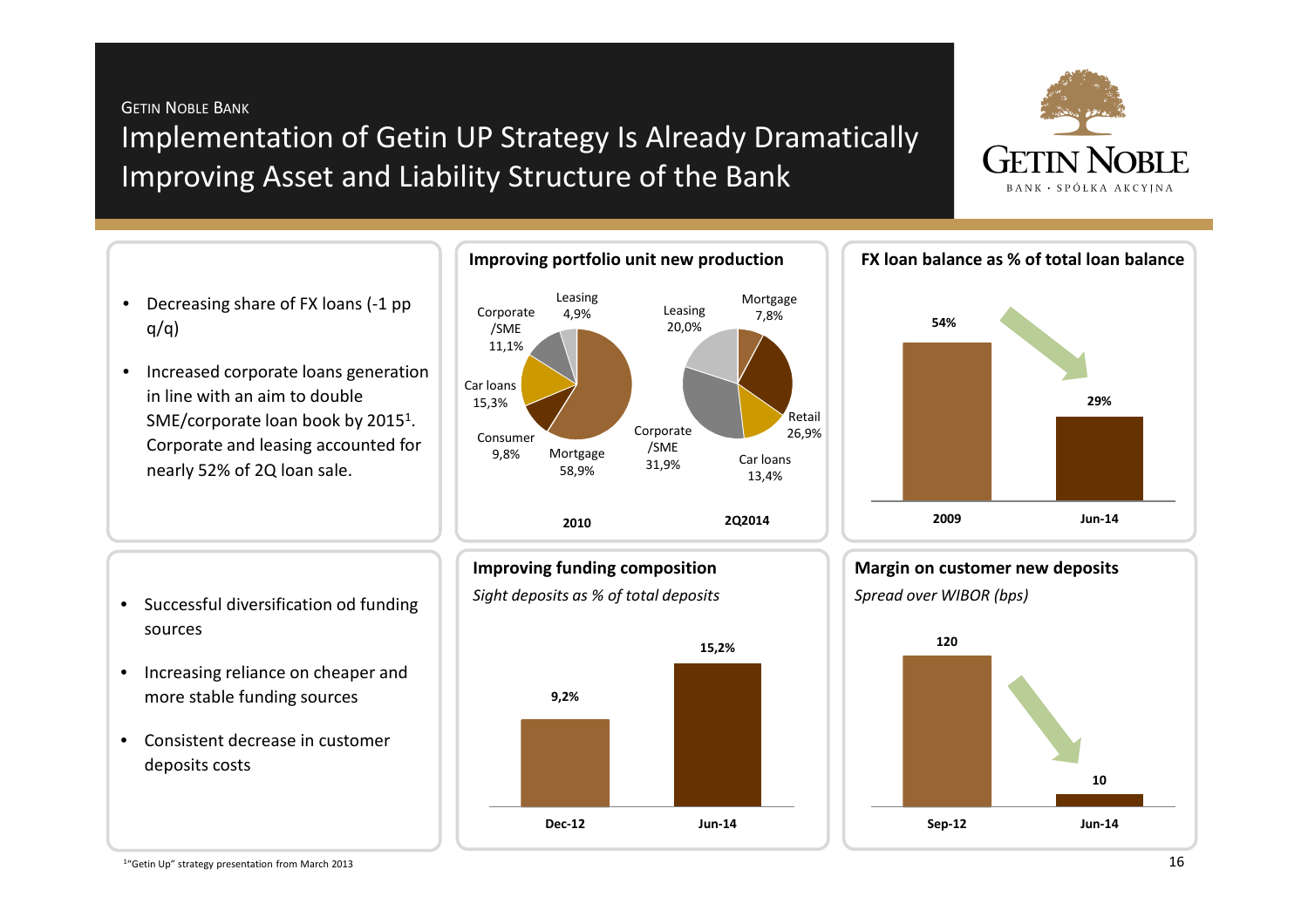GETIN <sup>N</sup>OBLE <sup>B</sup>ANK Getin Up: Technological Revolution in Getin Noble Bank Gathering Pace



# **GETIN POINT**

- The next Getin Points started off in 2Q Seven Getin Points already working in major Polish cities
- 10k Clients already serviced
- The first VTM in Zlote Tarasy Shopping Mall in Warsaw serviced already 4,3k Clients
- Nearly 1k person have left their biometric profile

A self-service branch of Getin Bank won the title of "innovation of the month" in the international Distribution and Marketing Innovation Awards contest. EFMA and Accenture award prizes for the projects standing out on the global market of financial services.



Distribution & Marketing Innovation in Retail Financial Services



centure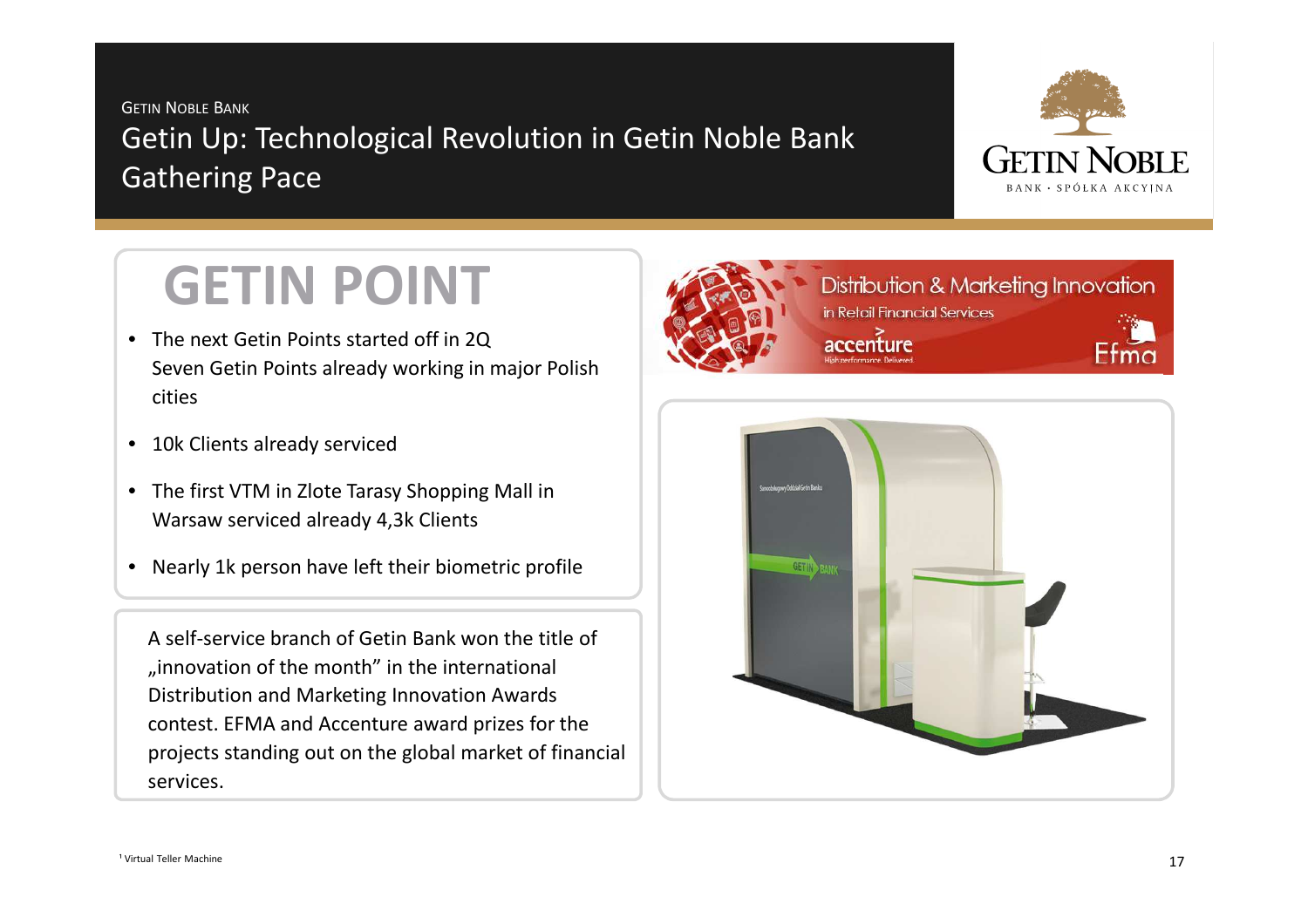GETIN <sup>N</sup>OBLE <sup>B</sup>ANK Getin Up: Technological Revolution in Getin Noble Bank Gathering Pace



# **GETIN UP**

- **Over 1 million of Clients already in Getin UP banking**
- Significant increase in transactions number



## **GETIN UP – NEW**

**New mobile banking for business Clients**



| $\vee$ FIRMA         | 11:09 ₹<br>wyloguj                    | Brak SIM 令<br>13:02<br>wyloguj                                          |                                                       |
|----------------------|---------------------------------------|-------------------------------------------------------------------------|-------------------------------------------------------|
| konto firmowe        | O lokat na łączną kwotę<br>(PLN)      | <b>WNIOSEK O KREDYT GOTOWKOWY</b><br>KROK 1 2                           | Brak SIM 〒<br>13:01<br>$\rightarrow$                  |
|                      |                                       | DOCHÓD MESIECZNY NETTO                                                  | wyloguj                                               |
| 28 047,70            | 0,00                                  | 5555 PLN                                                                | KROK 1 2<br><b>WNIOSEK O KREDYT GOTOWKOWY</b>         |
| zaplanowana operacja | najbliższa data<br>zakończenia lokaty | LICZBA OSÓB NA UTRZYMANIU<br>1 osoba                                    | REPREZENTATYWNY PRIZYKŁAD<br><b>ZOBACZ</b><br>×       |
| 2014-08-25           | <b>BRAK</b>                           | $= 300$                                                                 | KWOTA KREDYTU                                         |
| kredytów firmowych   | fotoplatności                         | SUMA ZOBOWAZAŃ MESIECZWICH Z INSTYTUCJI PARABANKOWYCH<br>300<br>$-8000$ | 5600<br>0<br>$\mapsto$<br>5600<br>OKRES KREDYTOWANIA  |
| pładowanie telefonu  | ustawienia                            | MESECZNA KWOTA NA LITRZYMANE MESZKANA<br>$-5000$<br>ALMENTY MESECZNE    | 48 miesięcy<br>$\Theta =$<br>KWOTA RATY<br>172,49 PLN |
|                      |                                       |                                                                         | TERMN PLATNOSCI RATY                                  |
|                      | $\Join$                               | <b>ZŁÓŻ WNIOSEK</b><br><b>WSTECZ</b>                                    | 06.09.2014                                            |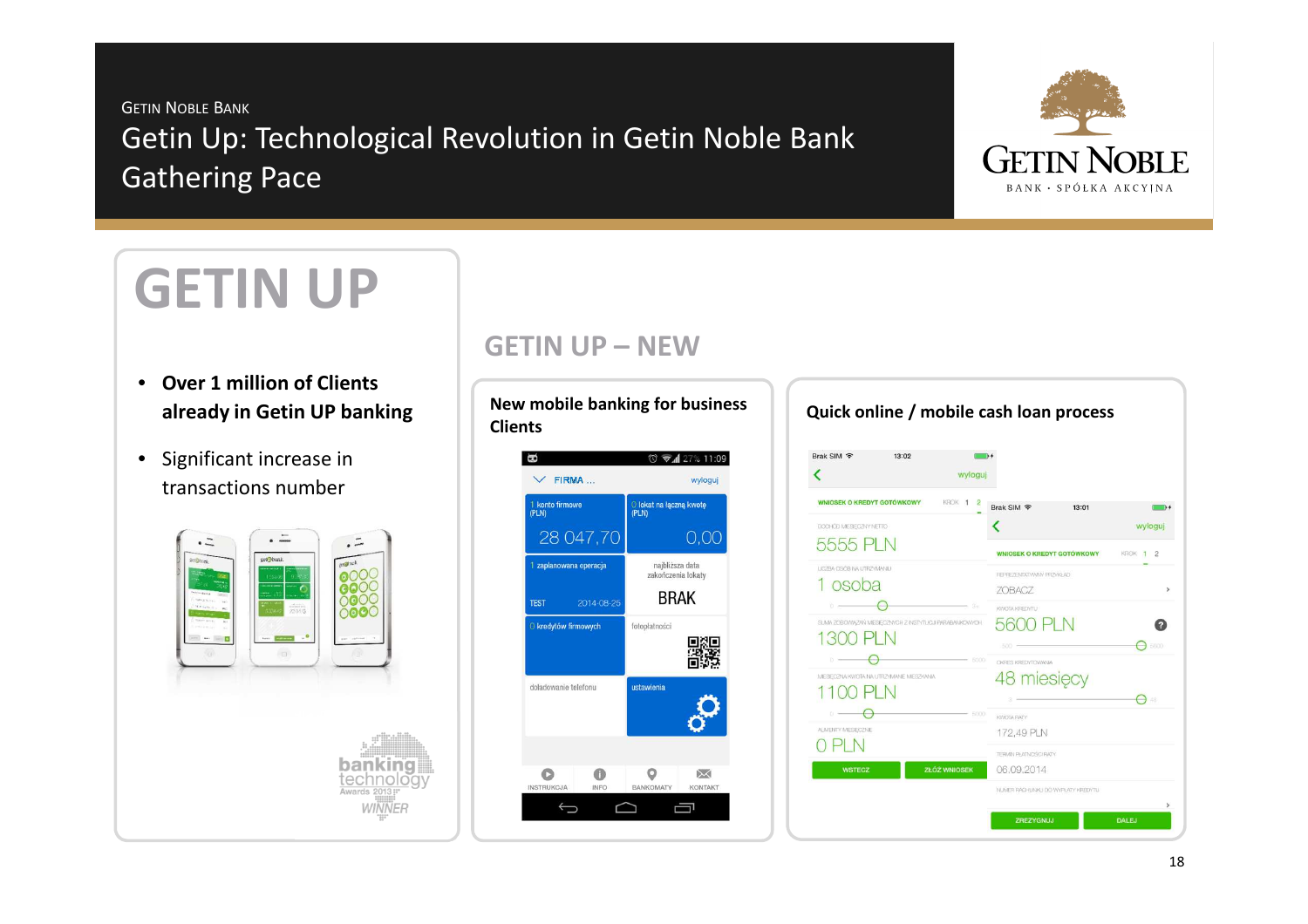GETIN <sup>N</sup>OBLE <sup>B</sup>ANK Agenda



**1. Summary and Key Financials**

**2. Key Business Highlights**

**3. Appendix**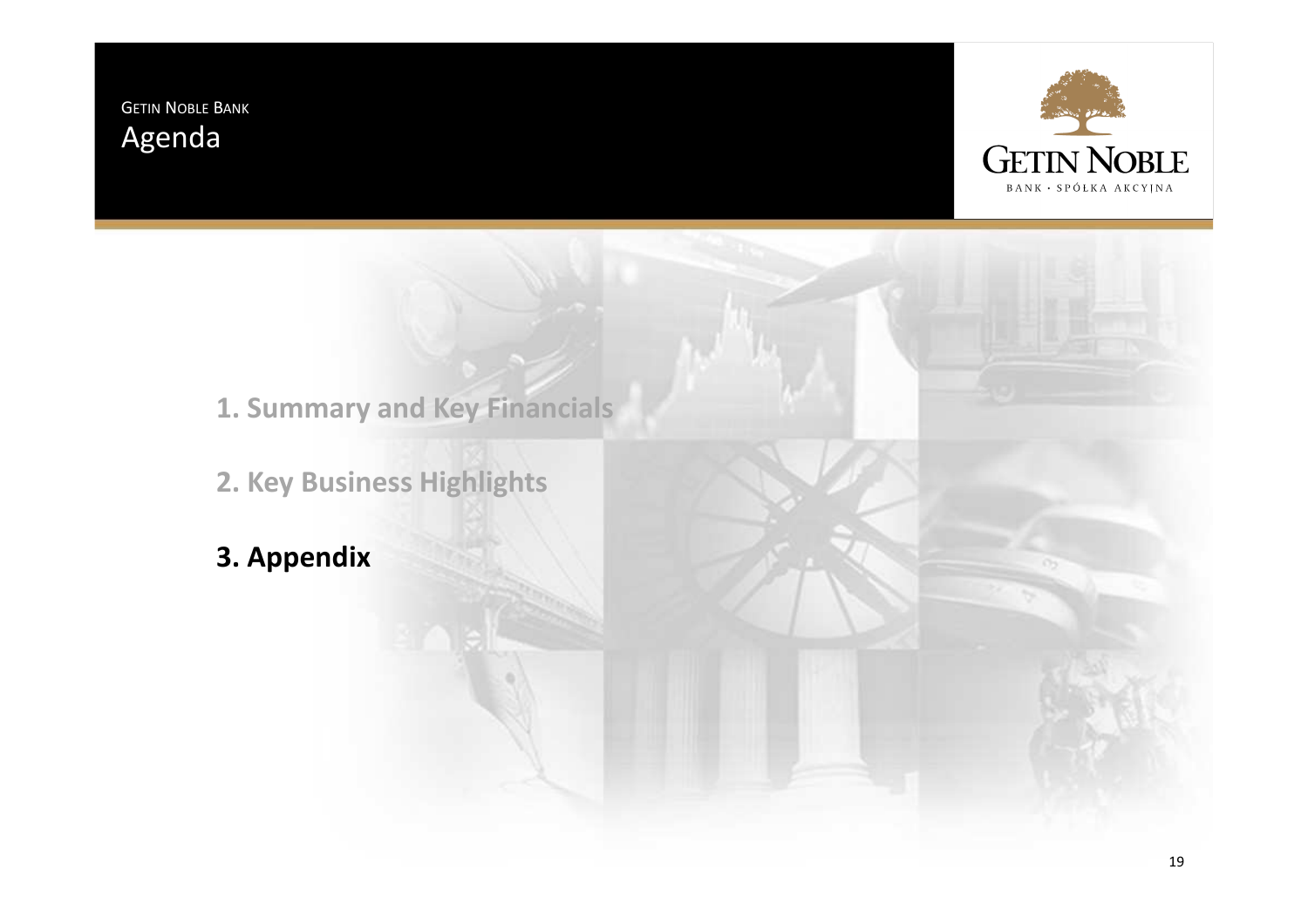## GETIN <sup>N</sup>OBLE <sup>B</sup>ANK GNB's stocks performance



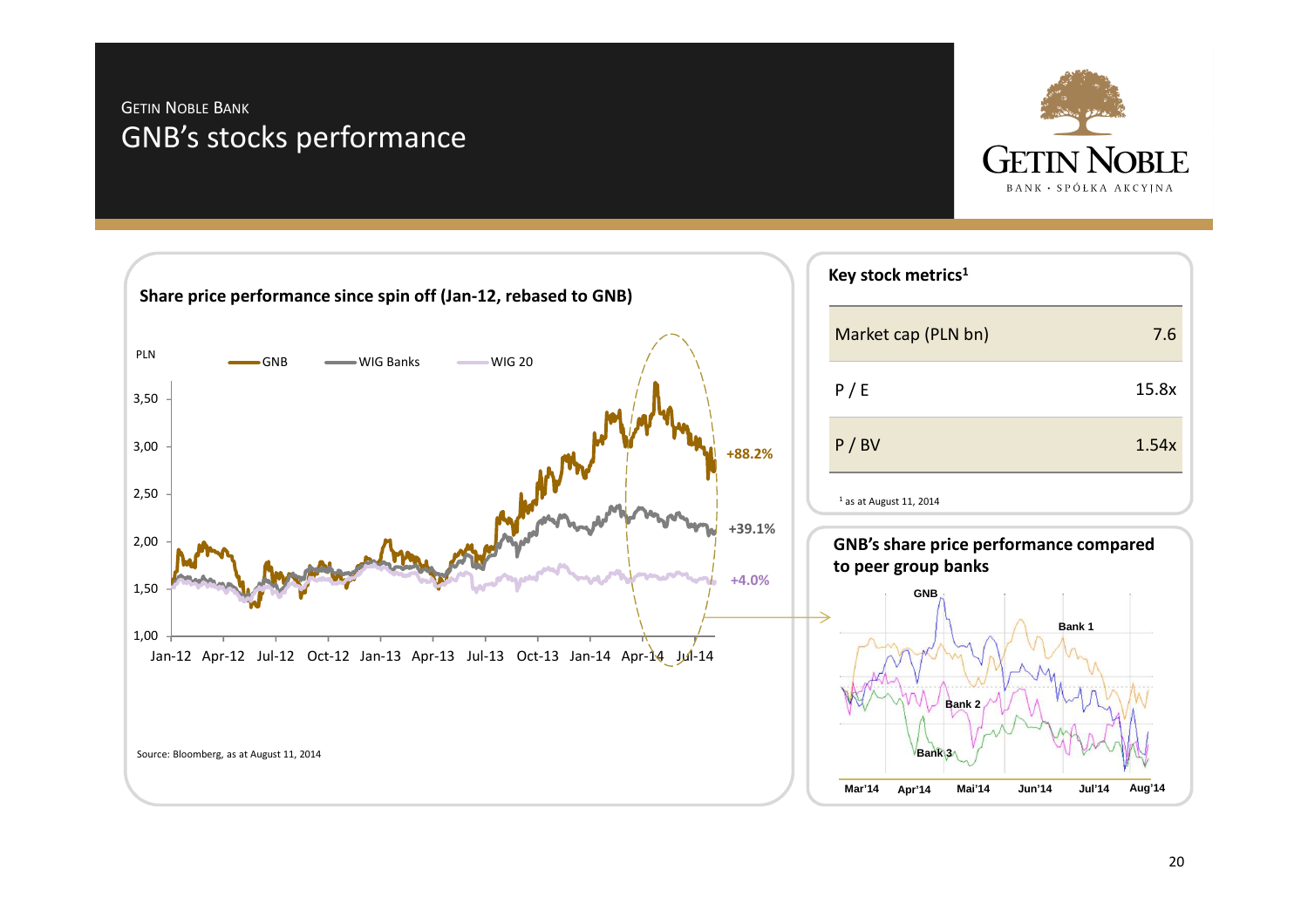# GETIN <sup>N</sup>OBLE <sup>B</sup>ANK Appendix – Key Financial Data (half-yearly)



|         |            |            |            | 30.06.2014/ | 30.06.2014/ |
|---------|------------|------------|------------|-------------|-------------|
| in PLNm | 30.06.2014 | 31.12.2013 | 30.06.2013 | 31.12.2013  | 30.06.2013  |
|         | 5,082.5    | 4,775.1    | 4,447.0    | +6.4%       | +14.3%      |
|         | 2,090.5    | 1,827.2    | 1,464.2    | $+14.4%$    | +42.8%      |
|         | 68,322.0   | 63,617.1   | 62,936.0   | +7.4%       | $+8.6%$     |
|         | 48,827.0   | 47,952.4   | 46,941.0   | $+1.8%$     | $+4.0%$     |
|         | 54,366.9   | 51,486.4   | 52,086.4   | +5.6%       | +4.4%       |
|         |            |            |            |             |             |

|                                                                      |         |         |         |         | 1H'14/                             | 1H'14/      |
|----------------------------------------------------------------------|---------|---------|---------|---------|------------------------------------|-------------|
|                                                                      | in PLNm | 1H 2014 | 2H 2013 | 1H 2013 | 2H'13                              | 1H'13       |
| Net interest income                                                  |         | 728.1   | 658.1   | 639.8   | $+10.6%$                           | $+13.8%$    |
| Net fee and commission income                                        |         | 228.3   | 242.5   | 193.8   | (5.9%)<br>+8.5 excl. cost          | +17.8%      |
| Administration costs                                                 |         | (472.0) | (454.8) | (425.3) | related to 2013<br>$+3.8%$<br>year | $+11.0%$    |
| Net profit<br>(attributable to equity holders of the parent company) |         | 265.9   | 249.4   | 150.4   | acquisitions<br>$+6.6%$            | +76.9%      |
| C $/1^{1,2}$                                                         |         | 40.6%   | 45.0%   | 42.6%   | (4.4) p.p.                         | $+2.0 p.p.$ |
| <b>ROE</b>                                                           |         | 11.2%   | 9.5%    | 7.2%    | $+1.8$ p.p.                        | $+4.1 p.p.$ |
| NIM <sup>1</sup>                                                     |         | 2.3%    | 2.2%    | 2.2%    | $+0.1 p.p.$                        | $+0.1 p.p.$ |
| CAR <sup>2,3</sup>                                                   |         | 12.6%   | 12.5%   | 11.6%   | $+0.1$ p.p.                        | $+1.0 p.p.$ |

1 YTD data

<sup>2</sup> Stand-alone GNB

<sup>3</sup> As at June 30<sup>th</sup> and December 31st2013 CAR calculated according to legal regulations binding until the end of 2013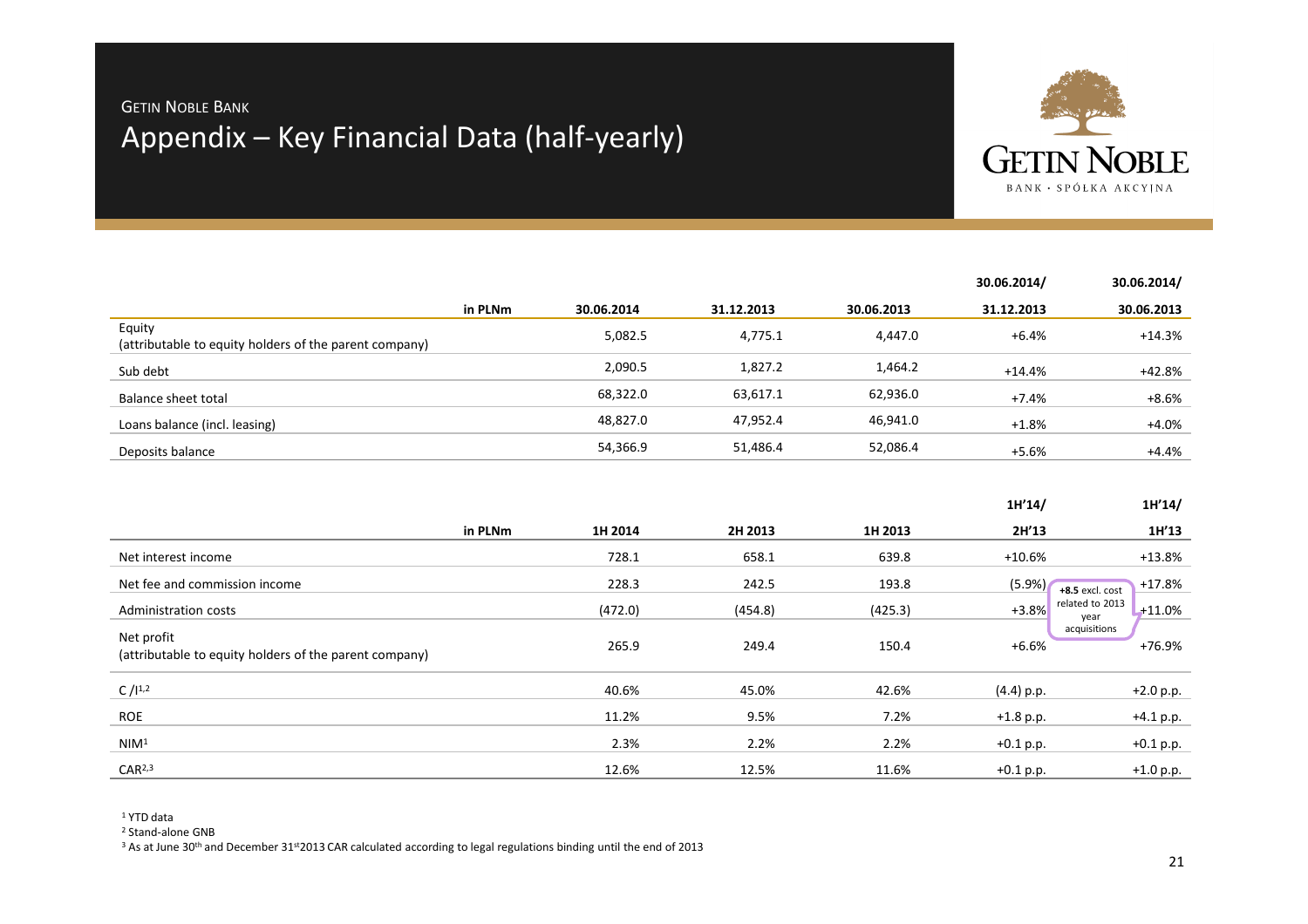# GETIN <sup>N</sup>OBLE <sup>B</sup>ANK Appendix – Key Financial Data (quarterly)



|                                                                  |         |            |            |            | 30.06.2014/ | 30.06.2014/ |
|------------------------------------------------------------------|---------|------------|------------|------------|-------------|-------------|
|                                                                  | in PLNm | 30.06.2014 | 31.12.2013 | 30.06.2013 | 31.12.2013  | 30.06.2013  |
| Equity<br>(attributable to equity holders of the parent company) |         | 5,082.5    | 4,775.1    | 4.447.0    | +6.4%       | +14.3%      |
| Sub debt                                                         |         | 2,090.5    | 1,827.2    | 1,464.2    | $+14.4%$    | +42.8%      |
| Balance sheet total                                              |         | 68,322.0   | 63,617.1   | 62,936.0   | +7.4%       | $+8.6%$     |
| Loans balance (incl. leasing)                                    |         | 48,827.0   | 47,952.4   | 46,941.0   | $+1.8%$     | $+4.0%$     |
| Deposits balance                                                 |         | 54,366.9   | 51,486.4   | 52,086.4   | +5.6%       | +4.4%       |

|                                                                      |         |         |         |                | 2Q'14/       | 2Q'14/                                  |
|----------------------------------------------------------------------|---------|---------|---------|----------------|--------------|-----------------------------------------|
|                                                                      | in PLNm | 2Q 2014 | 1Q 2014 | <b>2Q 2013</b> | 1Q'14        | 2Q'13                                   |
| Net interest income                                                  |         | 364.5   | 363.7   | 322.1          | $+0.2%$      | $+13.2%$                                |
| Net fee and commission income                                        |         | 106.6   | 121.7   | 95.8           | (12.4%)      | $+11.2%$<br>+8.7% excl.                 |
| Administration costs                                                 |         | (237.3) | (234.7) | (217.0)        | $+1.1%$      | cost related<br>$+9.4%$<br>to 2013 year |
| Net profit<br>(attributable to equity holders of the parent company) |         | 135.9   | 130.1   | 100.0          | $+4.5%$      | acquisitions<br>+35.9%                  |
| C $/1^{1,2}$                                                         |         | 40.6%   | 45.7%   | 42.6%          | $(5.1)$ p.p. | $+2.0 p.p.$                             |
| <b>ROE</b>                                                           |         | 11.2%   | 11.1%   | 7.2%           | $+0.1 p.p.$  | $+4.1 p.p.$                             |
| NIM <sup>1</sup>                                                     |         | 2.3%    | 2.3%    | 2.2%           | 0.0 p.p.     | $+0.1 p.p.$                             |
| CAR <sup>2,3</sup>                                                   |         | 12.6%   | 12.4%   | 11.6%          | $+0.2$ p.p.  | $+1.0 p.p.$                             |

1 YTD data

<sup>2</sup> Stand-alone GNB

<sup>3</sup> As at March 31st 2014 and June 30th 2013 CAR calculated according to legal regulations binding until the end of 2013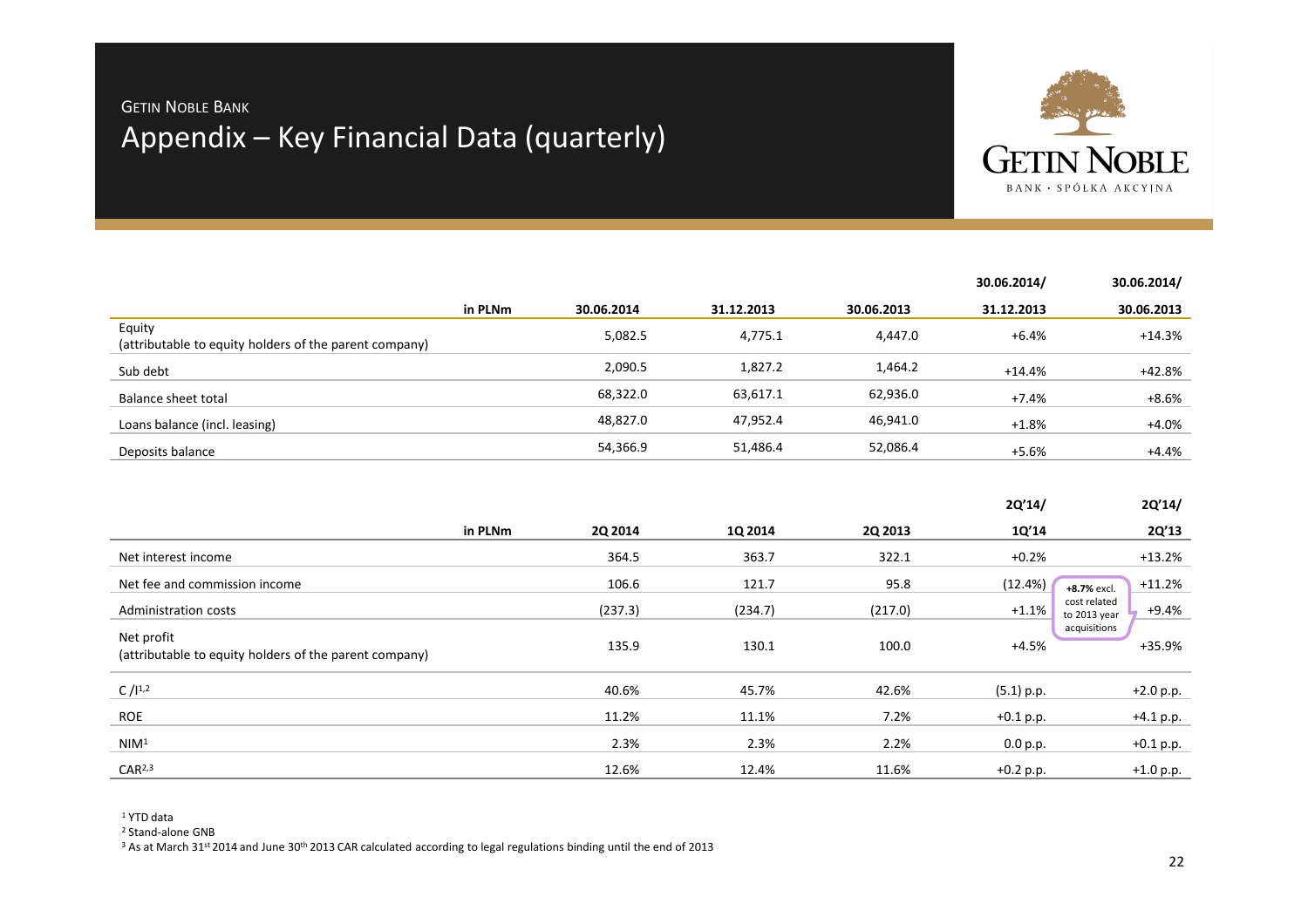## GETIN <sup>N</sup>OBLE <sup>B</sup>ANK About Getin Noble Bank



MORE INFO ABOUT GETIN NOBLE BANK

INVESTOR RELATIONS WEBSITEwww.gnb.pl

MORE INFO **ABOUT GETIN NOBLE BANK** AND **GETIN UP STRATEGY**http://en.gnb.pl/prezentacje

CONTACT DETAILS

e-mail address: inwestorzy@gnb.pl